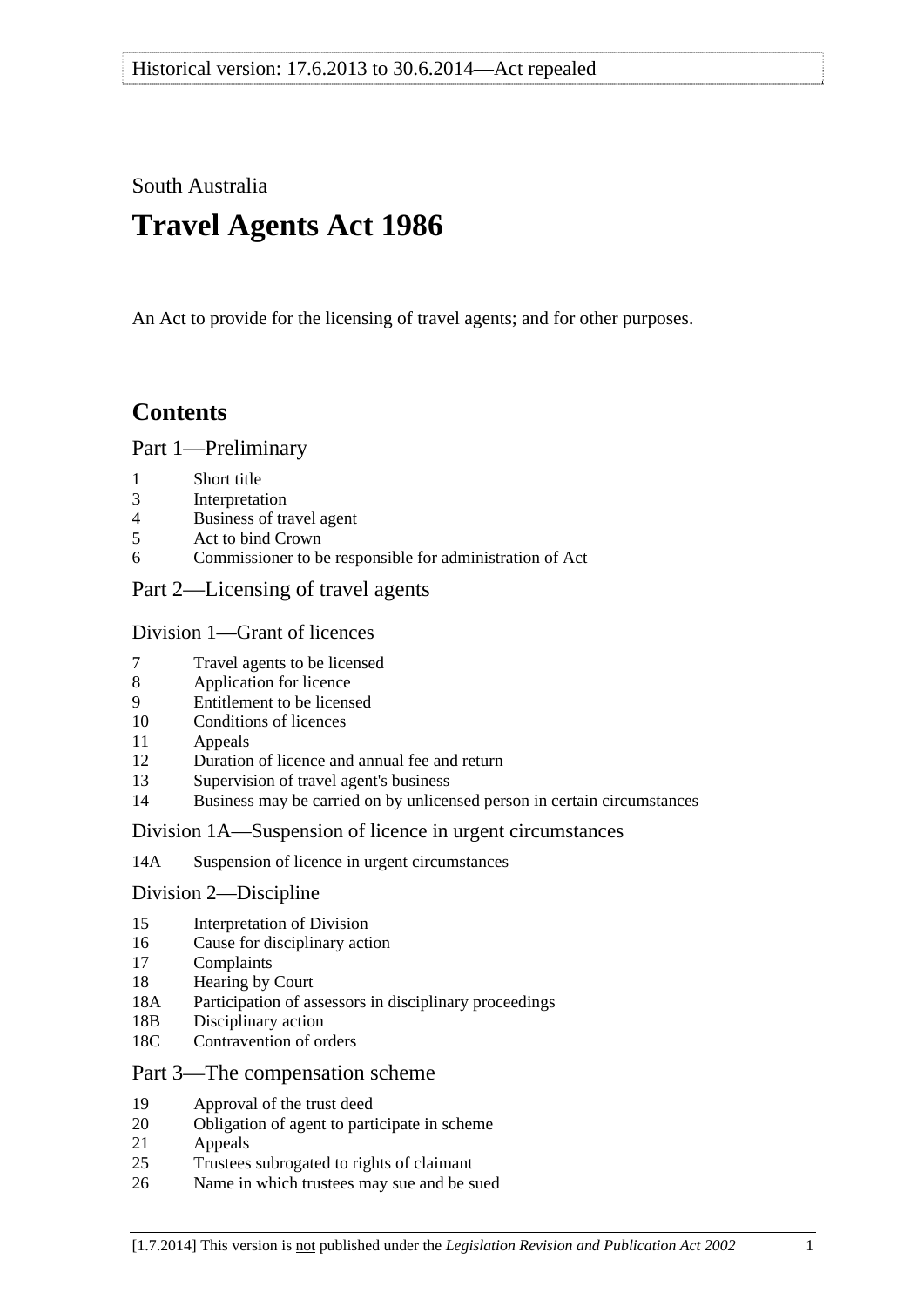### <span id="page-1-0"></span>[Part 4—Miscellaneous](#page-10-0)

- [27 Delegations](#page-10-0)
- [28 Agreement with professional organisation](#page-11-0)
- [29 Exemptions](#page-12-0)
- [30 Registers](#page-12-0)
- [31 Commissioner and proceedings before District Court](#page-12-0)
- [32 False or misleading information](#page-12-0)
- [33 Notice to be displayed](#page-13-0)
- [34 Travel agent to use authorised name](#page-13-0)
- [35 Accounts to be kept](#page-13-0)
- [36 Statutory declaration](#page-13-0)
- [37 Investigations](#page-13-0)
- [38 General defence](#page-14-0)
- [39 Liability for act or default of officer, employee or agent](#page-14-0)
- [40 Offences by bodies corporate](#page-14-0)
- [41 Continuing offence](#page-14-0)
- [42 Prosecutions](#page-15-0)
- [43 Evidence](#page-15-0)
- [44 Service of documents](#page-15-0)
- [45 Annual report](#page-16-0)
- [46 Regulations](#page-16-0)

[Schedule—Appointment and selection of assessors for District Court](#page-17-0) 

[Legislative history](#page-18-0) 

# **The Parliament of South Australia enacts as follows:**

# **Part 1—Preliminary**

# **1—Short title**

This Act may be cited as the *Travel Agents Act 1986*.

# **3—Interpretation**

In this Act, unless the contrary intention appears—

*authorised name* in respect of a licensed travel agent means—

- (a) the name of the travel agent as it appears in the licence; or
- (b) a business name registered by the travel agent under the *Business Names Registration Act 2011* of the Commonwealth of which the Commissioner has been given prior notice in writing;

*authorised officer* means a person who is an authorised officer under the *[Fair Trading](http://www.legislation.sa.gov.au/index.aspx?action=legref&type=act&legtitle=Fair%20Trading%20Act%201987)  [Act 1987](http://www.legislation.sa.gov.au/index.aspx?action=legref&type=act&legtitle=Fair%20Trading%20Act%201987)*;

*the Commissioner* means the Commissioner for Consumer Affairs;

*the compensation fund* means the compensation fund established under the trust deed;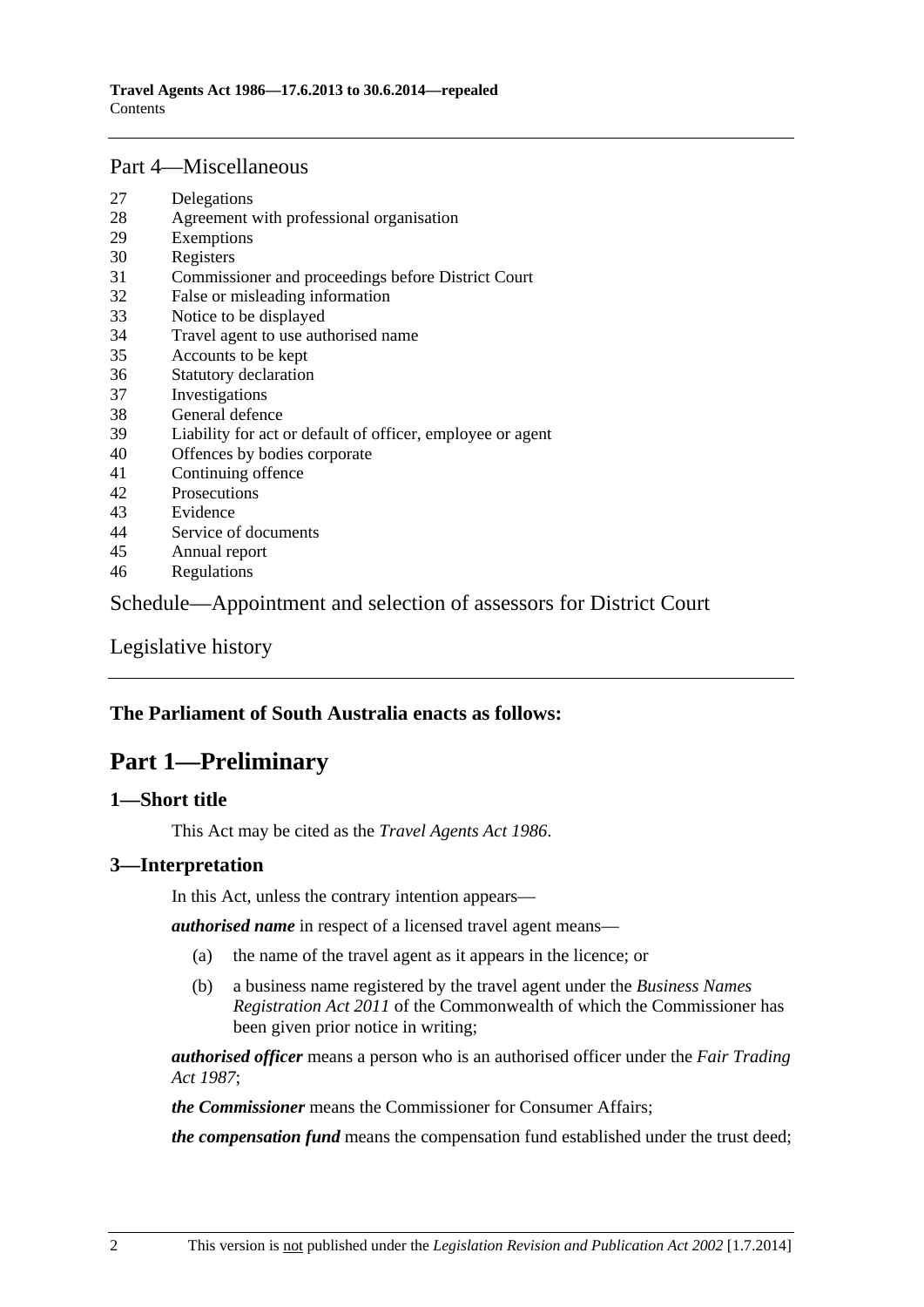<span id="page-2-0"></span>*corresponding law* means a law of another State, or of a Territory of the Commonwealth declared by regulation to be a corresponding law for the purposes of this Act;

*director* of a body corporate includes—

- (a) a person occupying or acting in the position of director or member of the governing body of the body corporate, by whatever name called and whether or not validly appointed to occupy or duly authorised to act in the position; and
- (b) any person in accordance with whose directions or instructions the directors or members of the governing body of the body corporate are accustomed to act;

*District Court* means the Administrative and Disciplinary Division of the District Court;

*licence* means a licence under this Act; and *licensee*, *licensed* and *unlicensed* have corresponding meanings;

*the trust deed* means the trust deed approved under [section 19](#page-9-0);

*vehicle* includes a boat, aircraft or other means of transport.

### **4—Business of travel agent**

- (1) Subject to this section, a person carries on business as a travel agent if the person in the course of a business—
	- (a) sells or arranges to sell rights to travel; or
	- (b) sells or arranges to sell rights to travel and accommodation; or
	- (c) carries out an activity set out in the regulations.
- (2) A person does not carry on business as a travel agent—
	- (a) by reason of anything done by that person in the course of employment;
	- (b) by reason of selling, or arranging for the sale of, rights to travel in a vehicle owned by that person;
	- (c) by reason of selling, or arranging for the sale of, rights to accommodation at a place owned by that person;
	- (d) by reason of carrying on an activity set out in the regulations.
- (3) A person is the owner of a vehicle or place of accommodation for the purposes of this section if that person has lawful possession of the vehicle or place of accommodation.
- (4) In this section—

*sale*, in relation to rights, includes the conferral or assignment of the rights; and *to sell* has a corresponding meaning.

# *5—Act to bind Crown*

 *(1) This Act binds the Crown not only in right of South Australia but also, so far as the legislative power of Parliament permits, the Crown in all its other capacities.*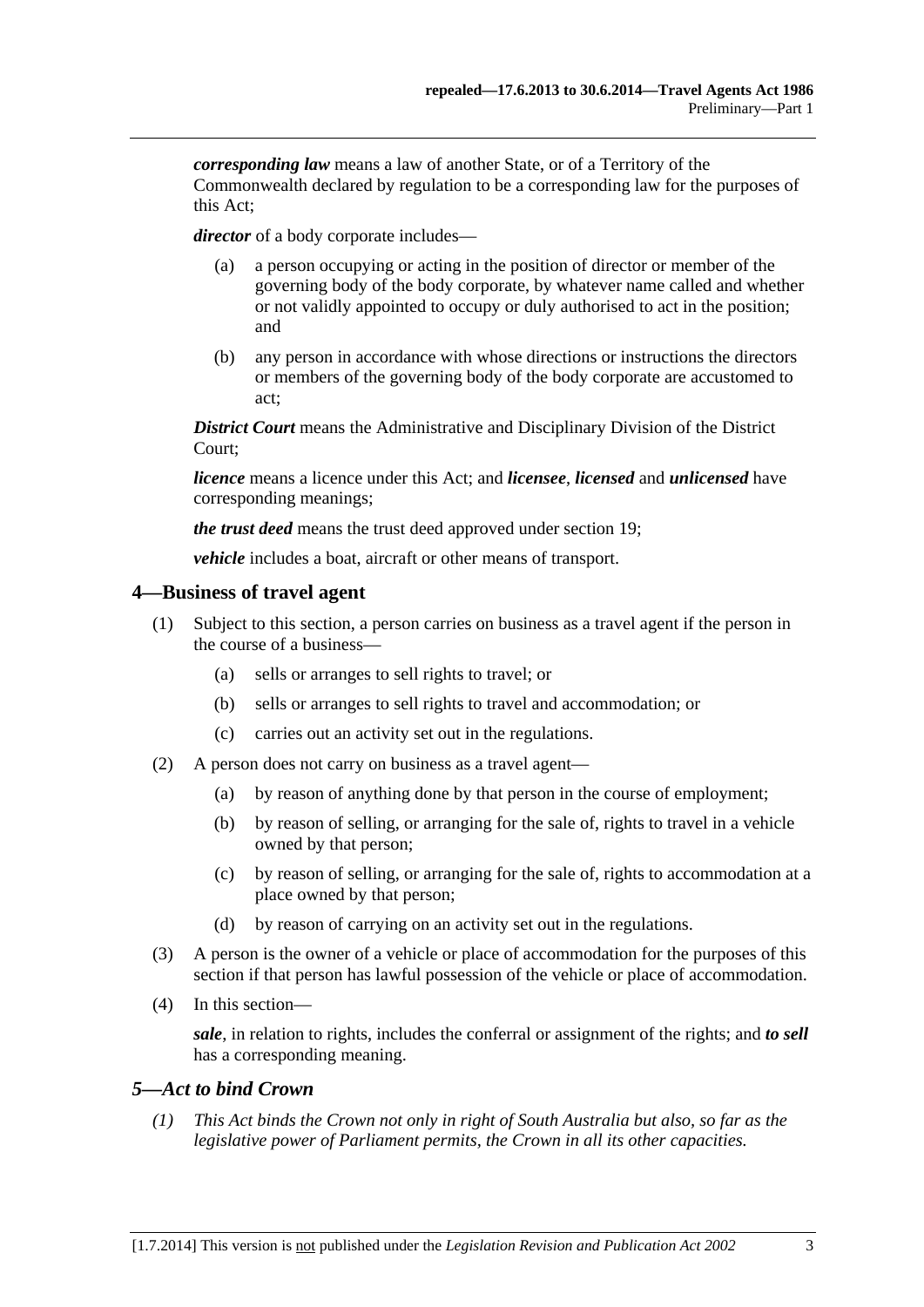<span id="page-3-0"></span> *(2) Nothing in this Act renders the Crown in right of South Australia or in any other capacity liable to be prosecuted for an offence or obliges the Crown in right of South Australia to hold a licence.* 

*Note—* 

*Section 5 had not come into operation at the date of the publication of this version.* 

#### **6—Commissioner to be responsible for administration of Act**

The Commissioner is responsible, subject to the control and direction of the Minister, for the administration of this Act.

# **Part 2—Licensing of travel agents**

# **Division 1—Grant of licences**

### **7—Travel agents to be licensed**

- (1) A person must not—
	- (a) carry on business as a travel agent except as authorised by a licence under this Act; or
	- (b) advertise or otherwise hold himself or herself out as being entitled to carry on business as a travel agent unless authorised to carry on business as such an agent by a licence under this Act.

Maximum penalty: \$50 000.

- (2) If a person is convicted of an offence against [subsection \(1\),](#page-3-0) the court by which the conviction is recorded must order the person to pay to the Crown an amount estimated by the court to be the amount of the profit that has accrued to the convicted person or any other person with whom the convicted person has a business or personal association in consequence of the commission of the offence.
- (3) An amount recovered by the Crown under an order must be paid into the compensation fund.
- (4) A person required by this Act to be licensed as a travel agent is not entitled to any fee, other consideration or compensation under or in relation to a contract with another on whose behalf the person provided services as a travel agent unless—
	- (a) the person was authorised to provide the services under a licence; or
	- (b) a court hearing proceedings for recovery of the fee, other consideration or compensation is satisfied that the person's failure to be so authorised resulted from inadvertence only.

# **8—Application for licence**

- (1) An application for a licence must—
	- (a) be made to the Commissioner in the manner and form approved by the Commissioner; and
	- (b) be accompanied by the fee fixed by regulation.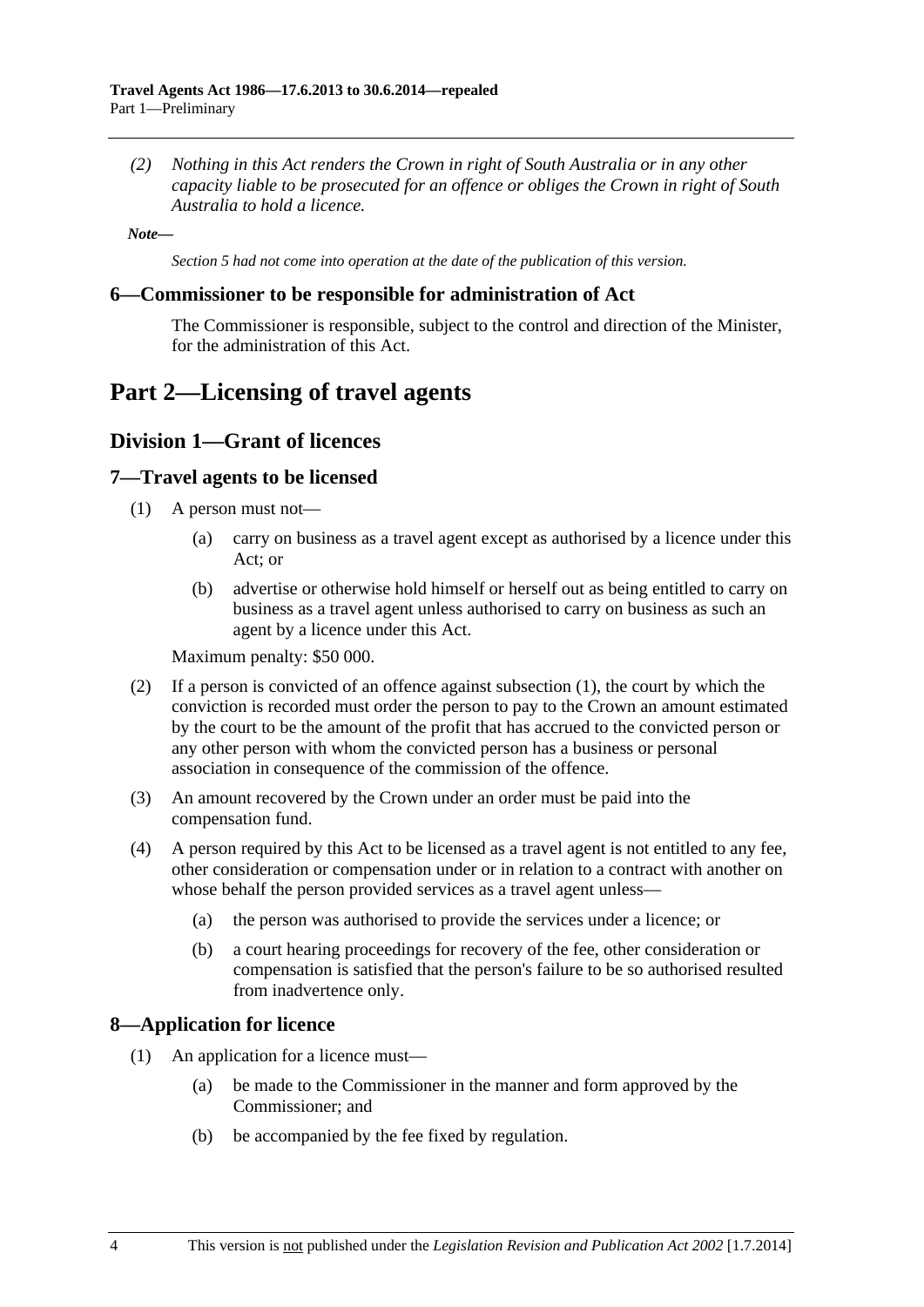- <span id="page-4-0"></span> (2) An applicant for a licence must provide the Commissioner with such evidence as the Commissioner thinks appropriate as to the identity, age and address of the applicant and any other information required by the Commissioner for the purposes of determining the application.
- (3) If an applicant for a licence has previously failed to pay a fee, penalty, contribution or levy that became payable under this Act, the Commissioner may require the applicant to pay the whole or a specified part of the fee, penalty, contribution or levy (as the case may be).
- (4) The Commissioner may, by notice in writing, require an applicant for a licence, within a time fixed by the notice (which may not be less than 28 days after service of the notice), to comply with any requirement under this section to the Commissioner's satisfaction.
- (5) If the applicant fails to comply with the notice under [subsection \(4\)](#page-4-0), the Commissioner may, without further notice, refuse the application but keep the fee that accompanied the application.

# **9—Entitlement to be licensed**

- (1) A natural person is entitled to be granted a licence if—
	- (a) the person is of or above the age of 18 years; and
	- (b) the person is not disqualified under this Act or a corresponding law from holding a licence under this Act or the corresponding law or being involved in the direction, management or conduct of the business of a travel agent; and
	- (c) the person has made suitable arrangements to fulfil the obligations that may arise under this Act; and
	- (d) the trustees under the trust deed have certified that—
		- (i) the person is eligible for membership of the compensation scheme established by the trust deed; and
		- (ii) the person will be admitted as a member of the compensation scheme on being licensed; and
	- (e) he or she is a fit and proper person to be the holder of a licence.
- (2) A body corporate is entitled to be granted a licence if—
	- (a) the body corporate is not disqualified under this Act or a corresponding law from holding a licence under this Act or the corresponding law or being involved in the direction, management or conduct of the business of a travel agent; and
	- (b) no director of the body corporate is disqualified under a corresponding law from holding a licence under the corresponding law or being involved in the direction, management or conduct of the business of a travel agent; and
	- (c) the body corporate has made suitable arrangements to fulfil the obligations that may arise under this Act; and
	- (d) the trustees under the trust deed have certified that—
		- (i) the body corporate is eligible for membership of the compensation scheme established by the trust deed; and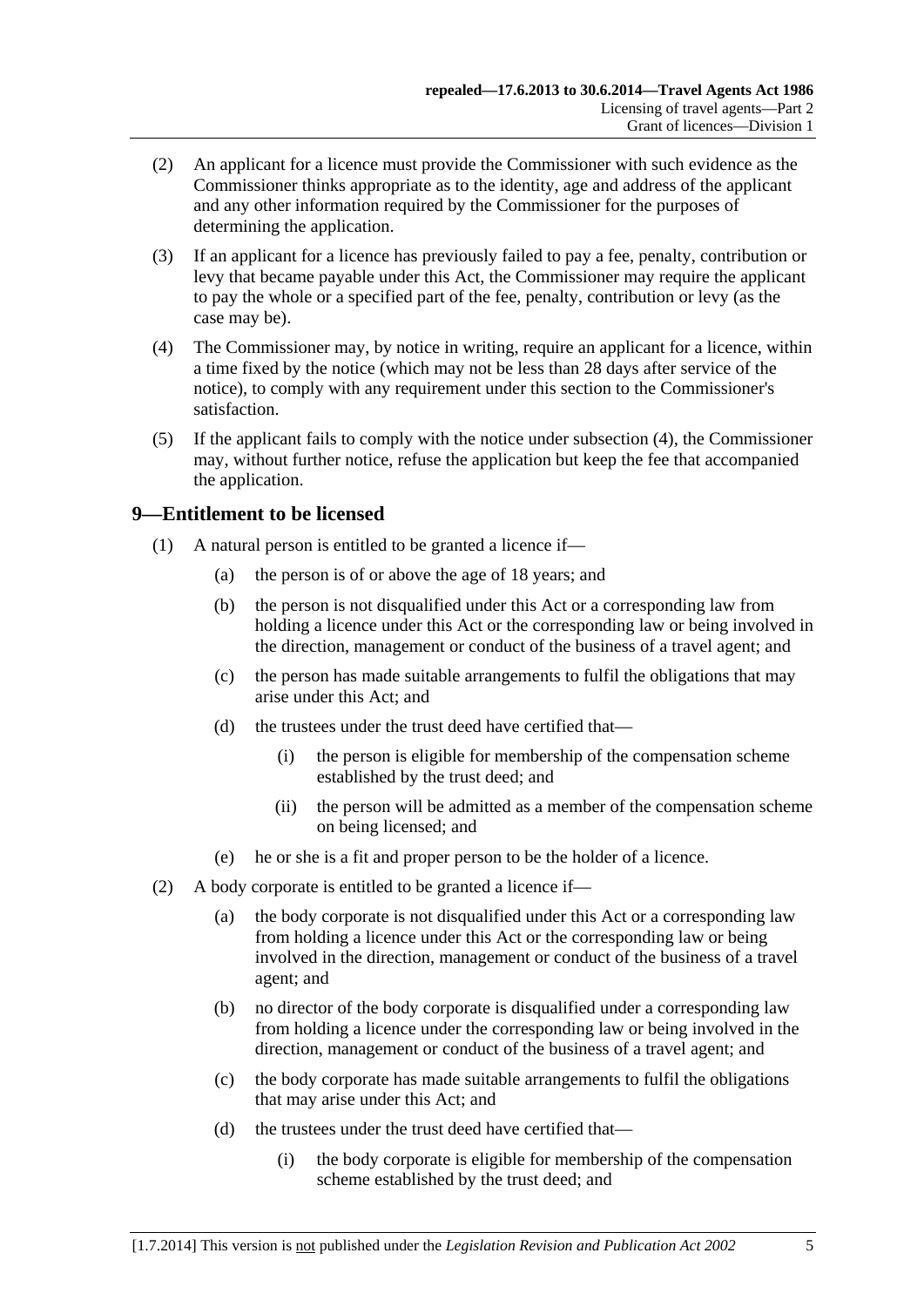- (ii) the body corporate will be admitted as a member of the compensation scheme on being licensed; and
- <span id="page-5-0"></span> (e) each director of the body corporate is a fit and proper person to be the director of a body corporate that is the holder of a licence.

# **10—Conditions of licences**

- (1) A licence is subject to the following conditions:
	- (a) a condition that each place at which the licensed travel agent carries on business as a travel agent must comply with the requirements of the regulations; and
	- (b) conditions imposed by regulation; and
	- (c) conditions imposed by the Commissioner on granting the licence.
- (2) Conditions imposed by the Commissioner on the grant of the licence may be varied or revoked by the Commissioner at any time on application by the licensed travel agent.

# **11—Appeals**

- (1) An applicant for a licence may appeal to the District Court against a decision of the Commissioner refusing the application.
- (2) Subject to [subsection \(4\),](#page-5-0) an appeal must be instituted within one month of the making of the decision appealed against.
- (3) The Commissioner must, if so required by the applicant, state in writing the reasons for the Commissioner's decision to refuse the application.
- (4) If the reasons of the Commissioner are not given in writing at the time of making the decision and the applicant (within one month of the making of the decision) requires the Commissioner to state the reasons in writing, the time for instituting an appeal runs from the time at which the applicant receives the written statement of those reasons.

# **12—Duration of licence and annual fee and return**

- (1) A licence remains in force (except for any period for which it is suspended) until—
	- (a) the licence is surrendered or cancelled; or
	- (b) the licensed travel agent dies or, in the case of a licensed body corporate, is dissolved.
- (2) A licensed travel agent must, each year not later than the date fixed by regulation—
	- (a) pay to the Commissioner the fee fixed by regulation; and
	- (b) lodge with the Commissioner a return in the manner and form required by the Commissioner.
- (3) If a licensed travel agent fails to pay the annual fee or lodge the annual return in accordance with [subsection \(2\)](#page-5-0), the Commissioner may, by notice in writing, require the agent to make good the default and, in addition, to pay to the Commissioner the amount fixed by regulation as a penalty for default.
- (4) If the travel agent fails to comply with the notice within 28 days after service of the notice, the agent's licence is cancelled.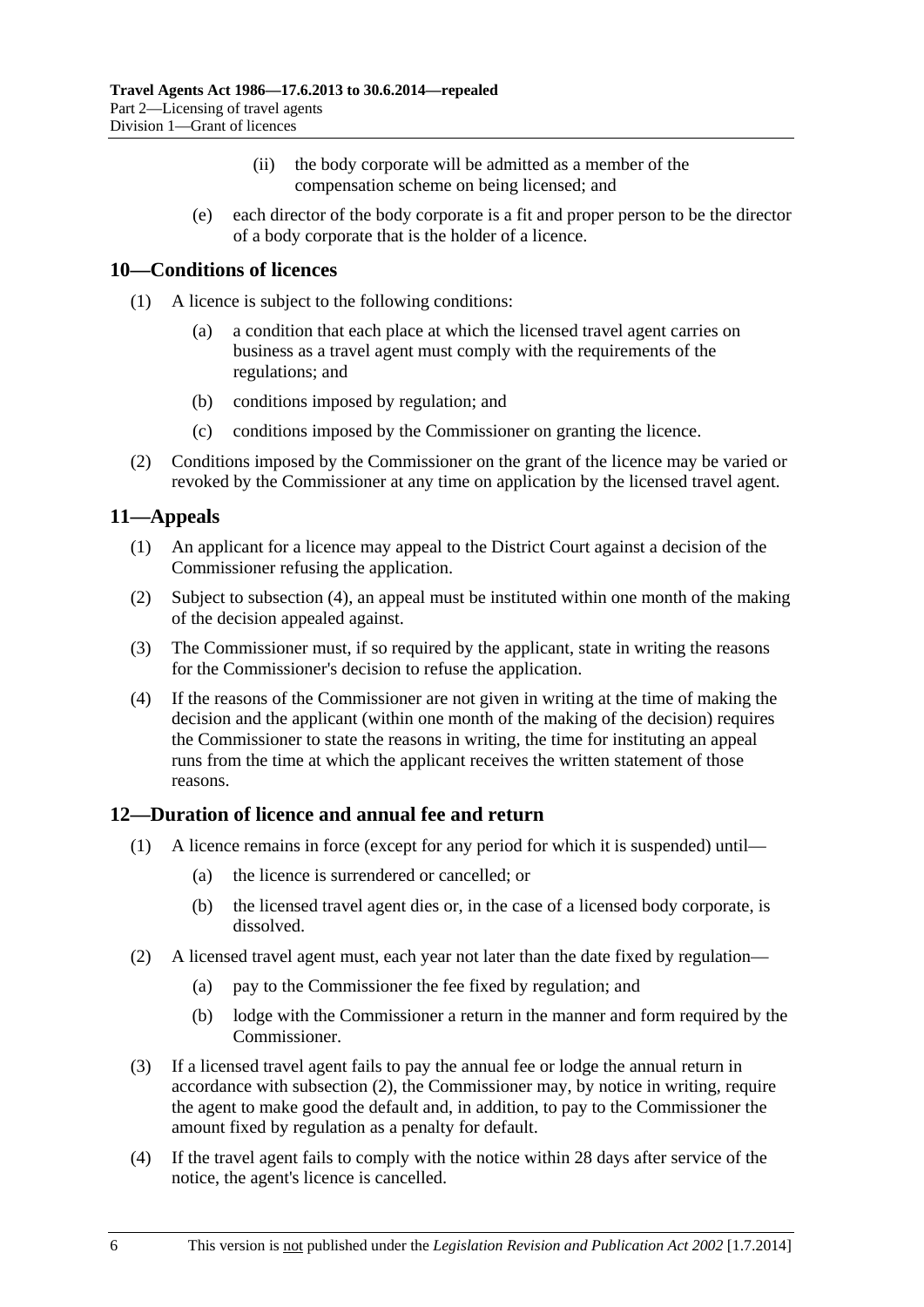- <span id="page-6-0"></span> (5) The Commissioner must notify the travel agent in writing of the cancellation of the agent's licence.
- (6) A licensed travel agent may surrender the licence.
- (7) In this section—

*licensed travel agent* includes a licensed travel agent whose licence has been suspended.

# **13—Supervision of travel agent's business**

- (1) The business conducted at a place from which a licensed travel agent carries on business must be managed and supervised by a person with qualifications approved by the Commissioner (whether or not that person is the licensed travel agent).
- (2) A licensed travel agent who fails to ensure compliance with [subsection \(1\)](#page-6-0) is guilty of an offence.

Maximum penalty: \$20 000.

# **14—Business may be carried on by unlicensed person in certain circumstances**

If a person carrying on business as a travel agent authorised by a licence dies, the personal representative of the deceased, or some other person approved by the Commissioner—

- (a) will be taken to have been licensed (on the same conditions as were applicable to the former licence) as from the date of death of the agent until the expiration of six months from that date or until such later date as may be fixed by the Commissioner; and
- (b) will be taken to have been admitted to membership of the compensation scheme on the date of death of the agent.

# **Division 1A—Suspension of licence in urgent circumstances**

# **14A—Suspension of licence in urgent circumstances**

- (1) If the Commissioner is of the opinion that—
	- (a) there are reasonable grounds to believe that a licensed travel agent has engaged or is engaging in conduct that constitutes grounds for disciplinary action under [Division 2;](#page-7-0) and
	- (b) it is likely that the travel agent will continue to engage in that conduct; and
	- (c) there is a danger that a person or persons may suffer significant harm, or significant loss or damage, as a result of the travel agent's conduct unless action is taken urgently,

the Commissioner may, by notice served on the travel agent—

- (d) suspend the travel agent's licence for a specified period (which may not exceed 6 months); and
- (e) direct the travel agent, within 7 days of service of the notice, to surrender the suspended licence to the Commissioner.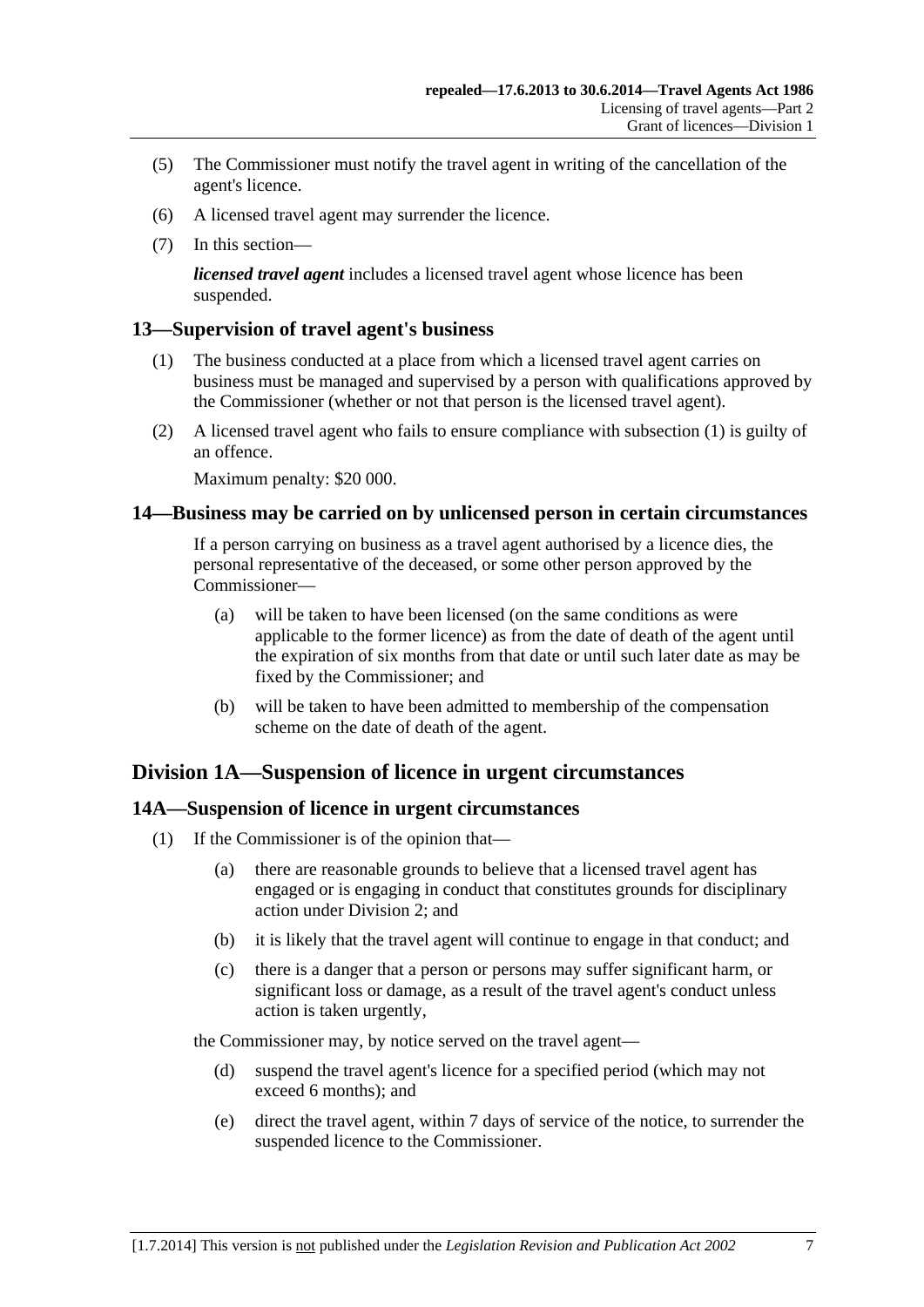- <span id="page-7-0"></span> (2) A licensed travel agent who, without reasonable excuse, fails to surrender his or her licence in accordance with a direction under [subsection \(1\)\(e\)](#page-6-0) is guilty of an offence. Maximum penalty: \$1 250.
- (3) If, during the suspension of a licence under this section, the Commissioner is satisfied that the facts and circumstances that gave rise to the suspension have so altered that the suspension should be terminated, the Commissioner must, by further notice specifying the date of termination, terminate the suspension without delay and restore the licence to the person.
- (4) A person whose licence has been suspended under this section may appeal to the District Court against the decision of the Commissioner to suspend the licence.
- (5) Subject to [subsection \(7\),](#page-7-0) an appeal must be instituted within 1 month of the making of the decision appealed against.
- (6) The Commissioner must, if so required by the person whose licence has been suspended, state in writing the reasons for the Commissioner's decision to suspend the licence.
- (7) If the reasons of the Commissioner are not given in writing at the time of making the decision and the person (within 1 month of the making of the decision) requires the Commissioner to state the reasons in writing, the time for instituting an appeal runs from the time at which the person receives the written statement of those reasons.
- (8) The District Court must hear and determine an appeal under this section as expeditiously as possible.
- (9) This section applies in relation to conduct occurring before or after the commencement of this section.

# **Division 2—Discipline**

# **15—Interpretation of Division**

In this Division—

*director* of a body corporate includes a former director of a body corporate;

#### *travel agent* means—

- (a) a person who is carrying on or formerly carried on business as a travel agent (whether or not currently or previously licensed); or
- (b) a licensed travel agent (whether or not carrying on business as a travel agent).

# **16—Cause for disciplinary action**

- (1) There is proper cause for disciplinary action against a travel agent if—
	- (a) licensing of the agent was improperly obtained; or
	- (b) the agent has acted contrary to an assurance accepted by the Commissioner under the *[Fair Trading Act 1987](http://www.legislation.sa.gov.au/index.aspx?action=legref&type=act&legtitle=Fair%20Trading%20Act%201987)*; or
	- (c) the agent or another person has acted contrary to this Act or otherwise unlawfully, or improperly, negligently or unfairly, in the course of conducting, or being employed or otherwise engaged in, the business of the agent; or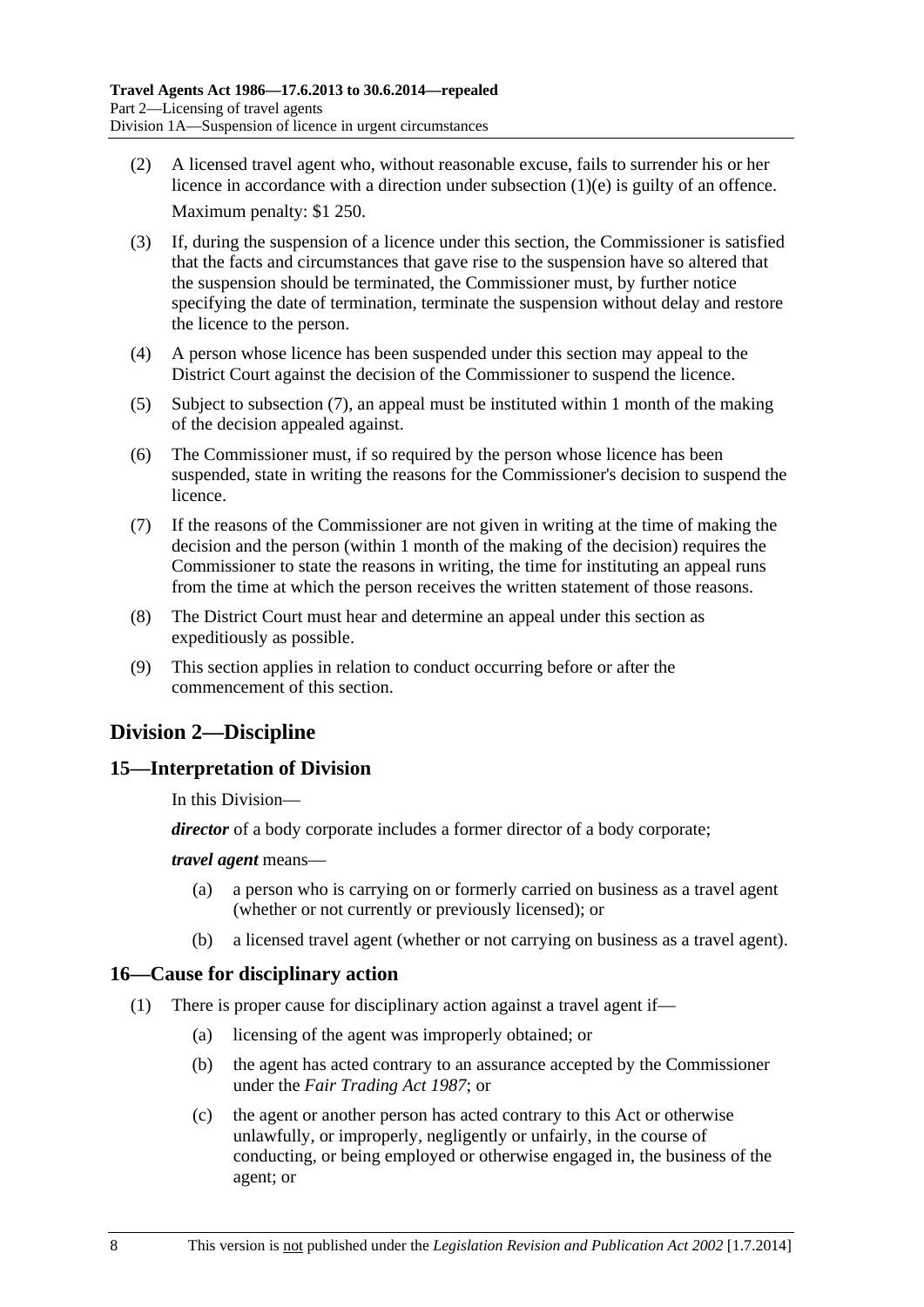- <span id="page-8-0"></span> (d) the agent has insufficient financial resources properly to carry on business as a travel agent; or
- (e) the agent has not maintained satisfactory arrangements for the fulfilment of the agent's obligations under this Act; or
- (f) events have occurred such that the agent would not be entitled to be licensed as a travel agent if he or she were to apply for a licence.
- (2) Disciplinary action may be taken against each director of a body corporate that is a travel agent if there is proper cause for disciplinary action against the body corporate.
- (3) Disciplinary action may not be taken against a person in relation to the act or default of another if that person could not reasonably be expected to have prevented the act or default.
- (4) This section applies in relation to conduct occurring before or after the commencement of this section.

# **17—Complaints**

The Commissioner or any other person may lodge with the District Court a complaint setting out matters that are alleged to constitute grounds for disciplinary action under this Division.

# **18—Hearing by Court**

- (1) On the lodging of a complaint, the District Court must conduct a hearing for the purpose of determining whether the matters alleged in the complaint constitute grounds for disciplinary action under this Division.
- (2) Without limiting the usual powers of the District Court, the Court may during the hearing—
	- (a) allow an adjournment to enable the Commissioner to investigate or further investigate matters to which the complaint relates; and
	- (b) allow the modification of the complaint or additional allegations to be included in the complaint subject to any conditions as to adjournment and notice to parties and other conditions that the Court may think fit to impose.

# **18A—Participation of assessors in disciplinary proceedings**

In any proceedings under this Division, the District Court will, if a Judge of the Court so determines, sit with assessors selected in accordance with the [Schedule](#page-17-0).

# **18B—Disciplinary action**

- (1) On the hearing of a complaint, the District Court may, if it is satisfied on the balance of probabilities that there is proper cause for taking disciplinary action against the person to whom the complaint relates, by an order or orders do one or more of the following:
	- (a) reprimand the person;
	- (b) impose a fine not exceeding \$20 000 on the person;
	- (c) in the case of a person who is licensed as a travel agent—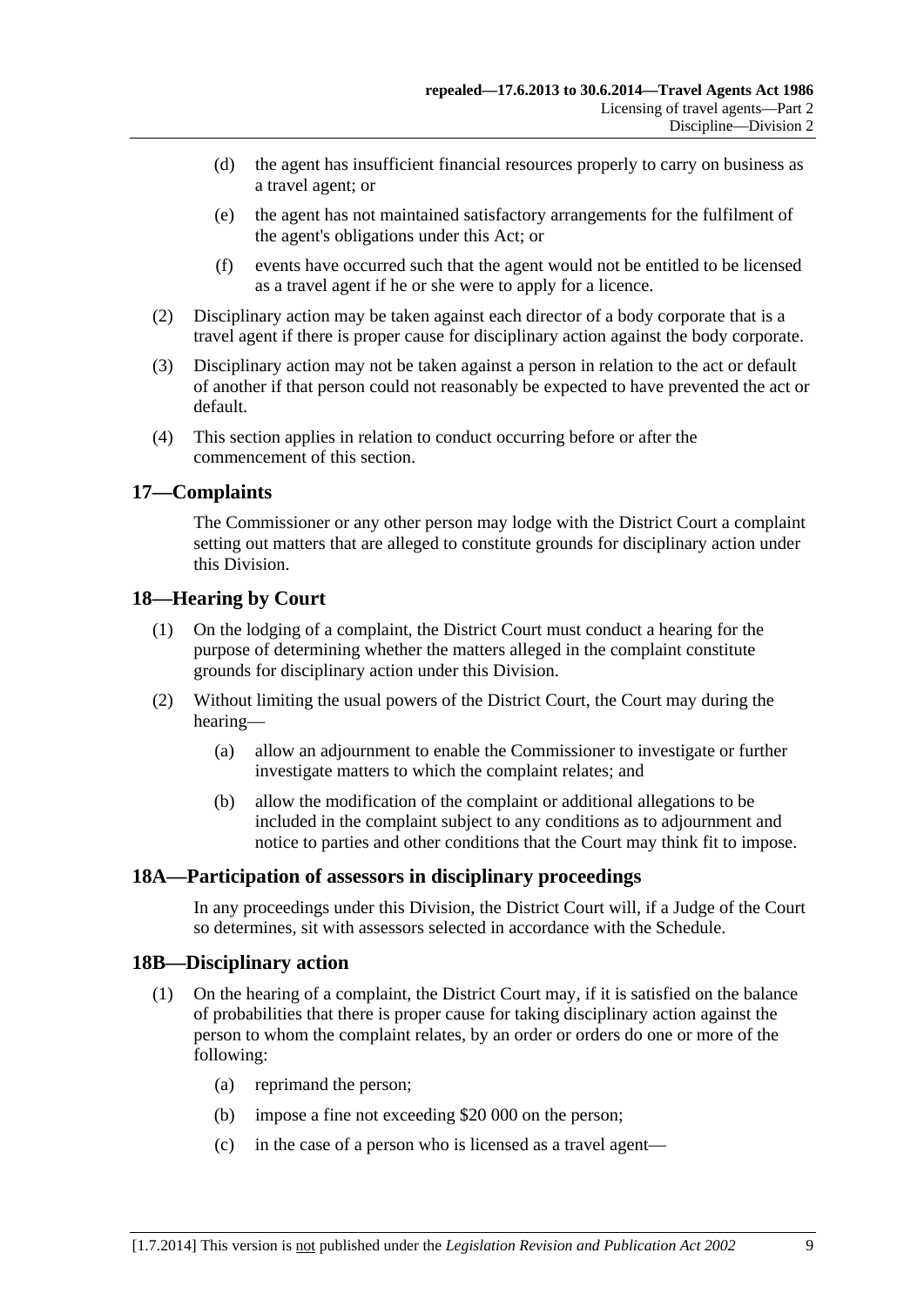- <span id="page-9-0"></span> (i) suspend the licence for a specified period or until the fulfilment of stipulated conditions or until further order; or
- (ii) cancel the licence; or
- (iii) impose conditions as to the conduct of the person or the person's business as a travel agent;
- (d) disqualify the person from being licensed under this Act;
- (e) prohibit the person from being employed or otherwise engaged in the business of a travel agent;
- (f) prohibit the person from being a director or having an interest in a body corporate that is a travel agent.

(2) The District Court may—

- (a) stipulate that a disqualification or prohibition is to apply—
	- (i) permanently; or
	- (ii) for a specified period; or
	- (iii) until the fulfilment of stipulated conditions; or
	- (iv) until further order;
- (b) stipulate that an order relating to a person is to have effect at a specified future time and impose conditions as to the conduct of the person or the person's business until that time.
- $(3)$  If—
	- (a) a person has been found guilty of an offence; and
	- (b) the circumstances of the offence form, in whole or in part, the subject matter of the complaint,

the person is not liable to a fine under this section in respect of conduct giving rise to the offence.

#### **18C—Contravention of orders**

If a person—

- (a) is employed or otherwise engages in the business of a travel agent; or
- (b) becomes a director of a body corporate that is a travel agent,

in contravention of an order of the District Court, that person and the agent are each guilty of an offence.

Maximum penalty: \$35 000 or imprisonment for 6 months.

# **Part 3—The compensation scheme**

#### **19—Approval of the trust deed**

- (1) The Minister may for the purposes of this Act—
	- (a) approve an instrument as the trust deed;
	- (b) approve any amendment to the trust deed.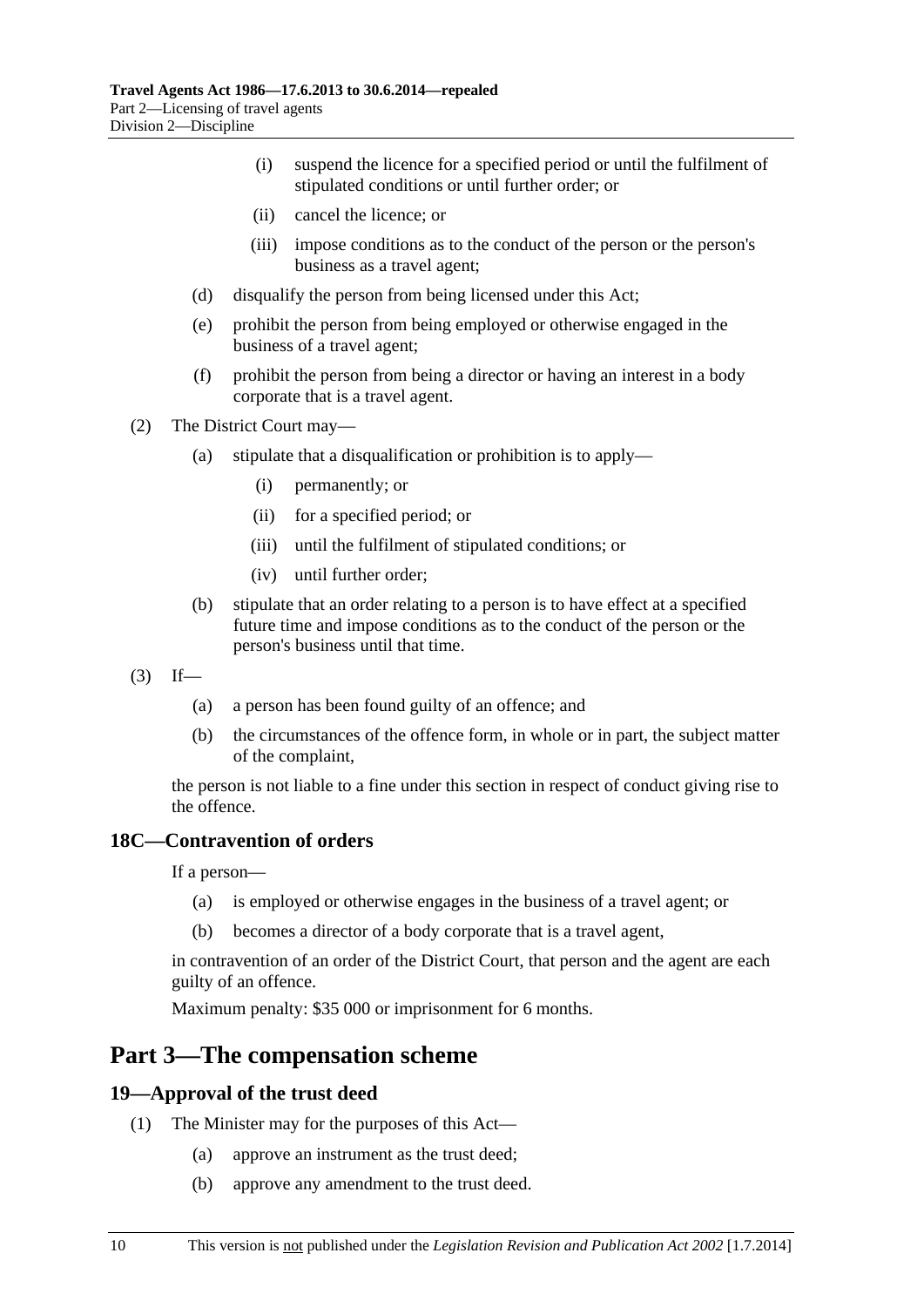<span id="page-10-0"></span> (2) The trust deed and any approved amendment to the trust deed must be promulgated by regulation.

# **20—Obligation of agent to participate in scheme**

- (1) A licensed travel agent must be a contributor to the compensation scheme established by the trust deed.
- (2) If the trustees determine that a licensed travel agent is not eligible or is no longer eligible to be a contributor to the compensation fund, the licence is, by force of this subsection, cancelled (but it revives if the trustees' determination is reversed on appeal).

#### **21—Appeals**

- (1) If the trustees—
	- (a) determine that a person is not eligible, or is no longer eligible, to be a contributor to the compensation fund; or
	- (b) make a conditional determination that a person is eligible, or is to remain eligible, to be a contributor to the compensation fund,

the person may, within 28 days after service of notice of the determination, appeal against the determination or the condition to the District Court.

#### **25—Trustees subrogated to rights of claimant**

- (1) On payment to a claimant out of the compensation fund, the trustees are, to the extent of the payment, subrogated to the rights of the claimant arising from the circumstances to which the claim relates.
- (2) If rights to which the trustees are subrogated lie against a licensed travel agent (or former licensed travel agent) that is a body corporate, the trustees may determine that those rights may be enforced against the directors or one or more of the directors of the body corporate.
- (3) It is a defence in proceedings to enforce a right against a director of a body corporate under [subsection \(2\),](#page-10-0) if the director proves that the director could not, by exercise of reasonable care, have prevented the occurrence of the circumstances out of which the claim arose.

#### **26—Name in which trustees may sue and be sued**

(1) The trustees may sue and be sued under the name "The Travel Compensation Fund".

# **Part 4—Miscellaneous**

#### **27—Delegations**

- (1) The Commissioner may delegate any of the Commissioner's functions or powers under this Act—
	- (a) to a person employed in the Public Service; or
	- (b) to the person for the time being holding a specified position in the Public Service; or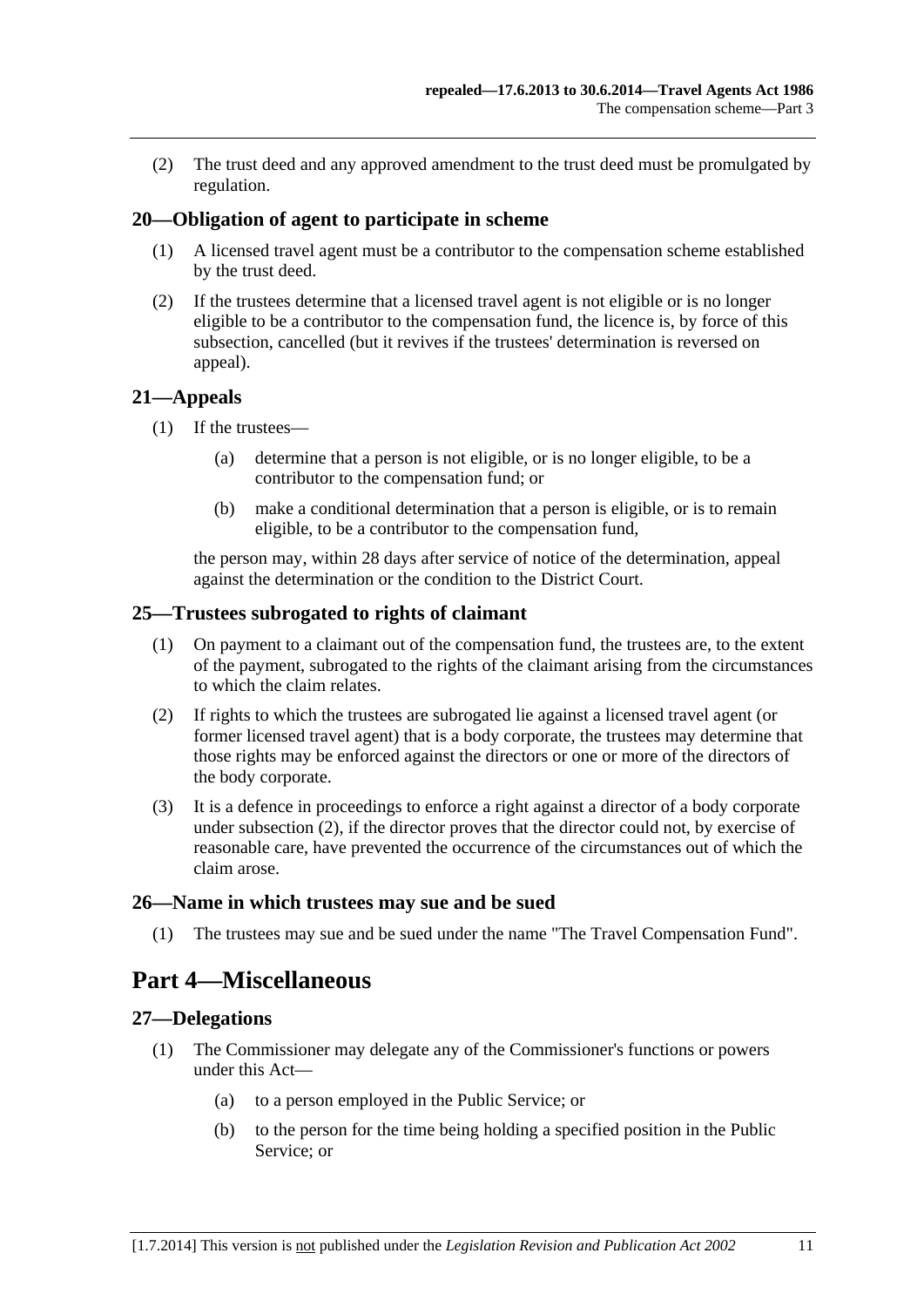- <span id="page-11-0"></span> (c) to any other person under an agreement under this Act between the Commissioner and an organisation representing the interests of persons affected by this Act.
- (2) The Minister may delegate any of the Minister's functions or powers under this Act (except the power to direct the Commissioner).
- (3) A delegation under this section—
	- (a) must be in writing; and
	- (b) may be conditional or unconditional; and
	- (c) is revocable at will; and
	- (d) does not prevent the delegator from acting in any matter.

### **28—Agreement with professional organisation**

- (1) The Commissioner may, with the approval of the Minister, make an agreement with an organisation representing the interests of persons affected by this Act under which the organisation undertakes a specified role in the administration or enforcement of this Act.
- (2) The agreement—
	- (a) must be in writing and executed by the Commissioner and the organisation; and
	- (b) may contain delegations by the Commissioner of functions or powers under this Act or the *[Fair Trading Act 1987](http://www.legislation.sa.gov.au/index.aspx?action=legref&type=act&legtitle=Fair%20Trading%20Act%201987)*; and
	- (c) must set out any conditions governing the performance or exercise of functions or powers conferred on the organisation; and
	- (d) must make provision for the variation and termination of the agreement by the Commissioner with the approval of the Minister or the organisation.
- (3) The Commissioner may not delegate any of the following for the purposes of the agreement:
	- (a) functions or powers under [Part 2;](#page-3-0)
	- (b) power to request the Commissioner of Police to investigate and report on matters under this Part;
	- (c) power to commence a prosecution for an offence against this Act.
- (4) A delegation by the Commissioner for the purposes of the agreement—
	- (a) has effect subject to the conditions specified in the agreement; and
	- (b) may be varied or revoked by the Commissioner in accordance with the terms of the agreement; and
	- (c) does not prevent the Commissioner from acting in any matter.
- (5) The Minister must, within six sitting days after the making of the agreement, cause a copy of the agreement to be laid before both Houses of Parliament.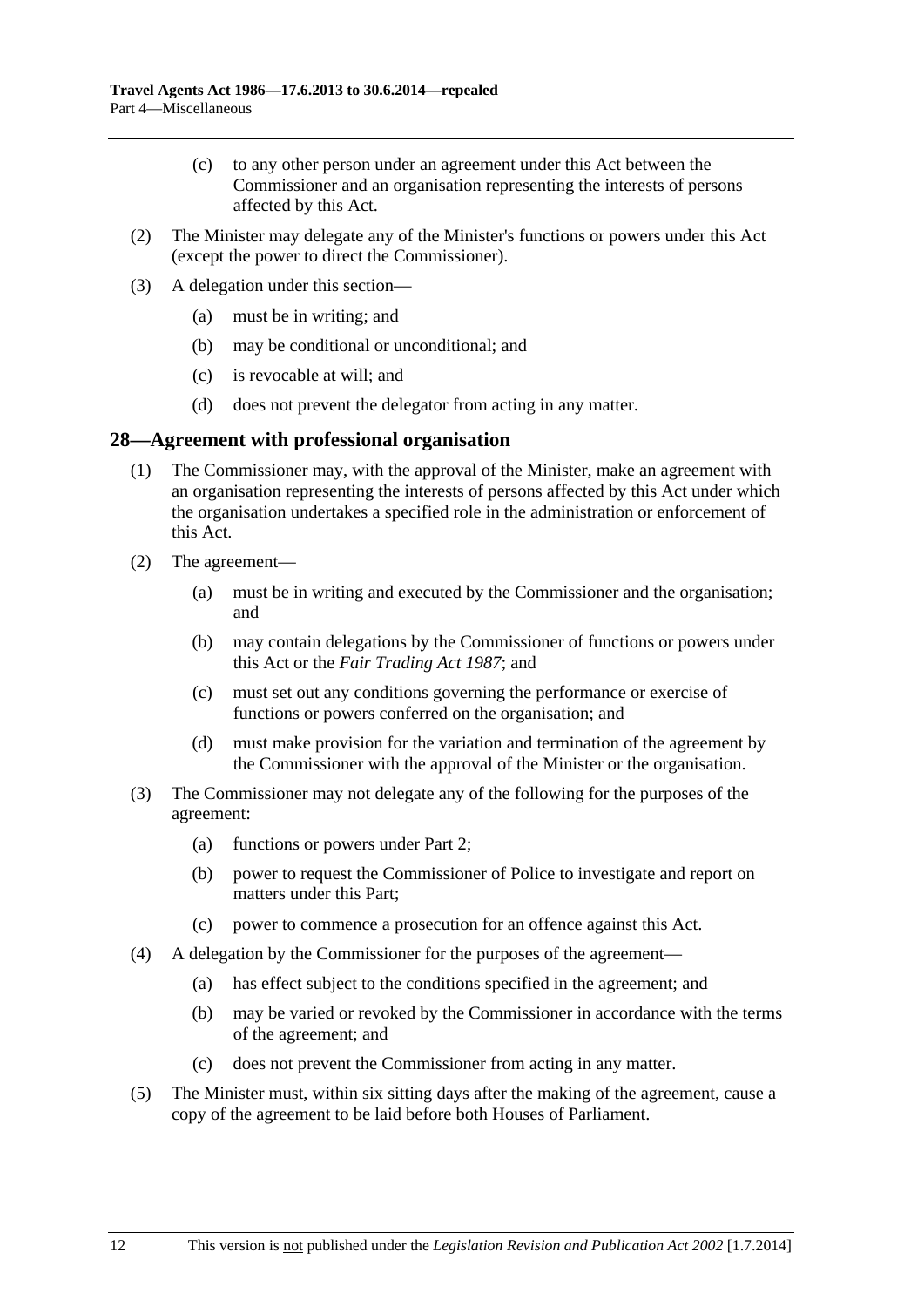# <span id="page-12-0"></span>**29—Exemptions**

- (1) The Minister may, on application by a person, exempt the person from compliance with a specified provision of this Act.
- (2) An exemption under this section is subject to the conditions (if any) imposed by the Minister.
- (3) The Minister may, at his or her discretion, vary or revoke an exemption under this section.
- (4) The grant or a variation or revocation of an exemption under this section must be notified in the Gazette.

### **30—Registers**

- (1) The Commissioner must keep a register of persons licensed as travel agents.
- (2) The Commissioner must record on the register—
	- (a) disciplinary action taken against a person under this Act; and
	- (b) a note of any assurance accepted by the Commissioner under the *[Fair](http://www.legislation.sa.gov.au/index.aspx?action=legref&type=act&legtitle=Fair%20Trading%20Act%201987)  [Trading Act 1987](http://www.legislation.sa.gov.au/index.aspx?action=legref&type=act&legtitle=Fair%20Trading%20Act%201987)* in relation to a licensed travel agent.
- $(2a)$  If—
	- (a) the licence of a person who is licensed as a travel agent is suspended under [section 14A;](#page-6-0) or
	- (b) a person who is licensed as a travel agent, or is a director of a body corporate that is licensed as a travel agent, is suspended or disqualified under a corresponding law from holding a licence under the corresponding law or being involved in the direction, management or conduct of the business of a travel agent,

the Commissioner may record a note of the suspension or disqualification on the register.

(3) A person may inspect a register on payment of the fee fixed by regulation.

# **31—Commissioner and proceedings before District Court**

- (1) The Commissioner is entitled to be joined as a party to any proceedings of the District Court under [Part 2](#page-3-0).
- (2) The Commissioner may appear personally in any such proceedings or may be represented at the proceedings by counsel or a person employed in the Public Service.

#### **32—False or misleading information**

A person must not make a statement that is false or misleading in a material particular (whether by reason of the inclusion or omission of any particular) in any information provided, or record kept, under this Act.

Maximum penalty:

- (a) If the person made the statement knowing that it was false or misleading— \$10 000;
- (b) In any other case—\$2 500.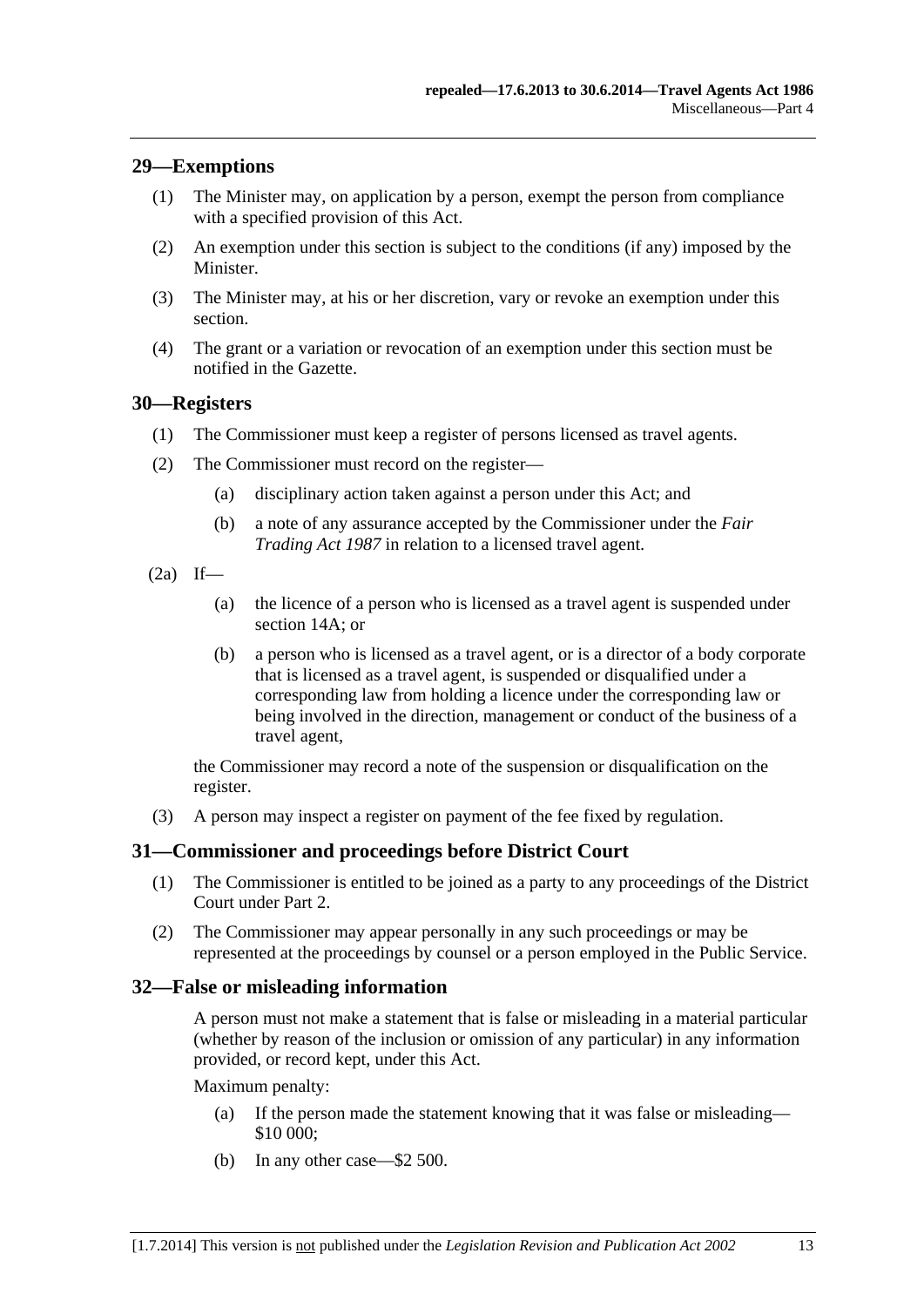# <span id="page-13-0"></span>**33—Notice to be displayed**

A person carrying on business as a travel agent authorised by a licence must maintain in a conspicuous position in each place from which the business is carried on a notice clearly showing—

- (a) the name of the licensed travel agent as it appears in the licence; and
- (b) any other information required by regulation.

Maximum penalty: \$2 500.

# **34—Travel agent to use authorised name**

 (1) A licensed travel agent must not carry on business as a travel agent under any name except the agent's authorised name.

Maximum penalty: \$2 500.

- (2) A licensed travel agent must ensure that the agent's authorised name and any other information required by regulation appears—
	- (a) in any advertisement (other than an advertisement relating solely to the recruiting of staff) published in the course of the agent's business; and
	- (b) in any letter, statement, invoice, cheque, receipt or other document issued in the course of the agent's business.

Maximum penalty: \$2 500.

#### **35—Accounts to be kept**

 (1) A person who carries on business as a travel agent must keep such accounting records as are necessary correctly to record and explain the financial transactions and financial position of the business.

Maximum penalty: \$2 500.

- (2) The accounting records must—
	- (a) contain sufficient information for the preparation and audit of true and fair profit and loss accounts and balance sheets; and
	- (b) be kept at the person's principal place of business in this State; and
	- (c) be kept in the English language.

#### **36—Statutory declaration**

If a person is required to provide information to the Commissioner, the Commissioner may require the information to be verified by statutory declaration and, in that event, the person will not be taken to have provided the information as required unless it has been verified in accordance with the requirements of the Commissioner.

#### **37—Investigations**

The Commissioner of Police must, at the request of the Commissioner, investigate and report on any matter relevant to—

- (a) the determination of an application under this Act; or
- (b) a matter that might constitute proper cause for disciplinary action under this Act.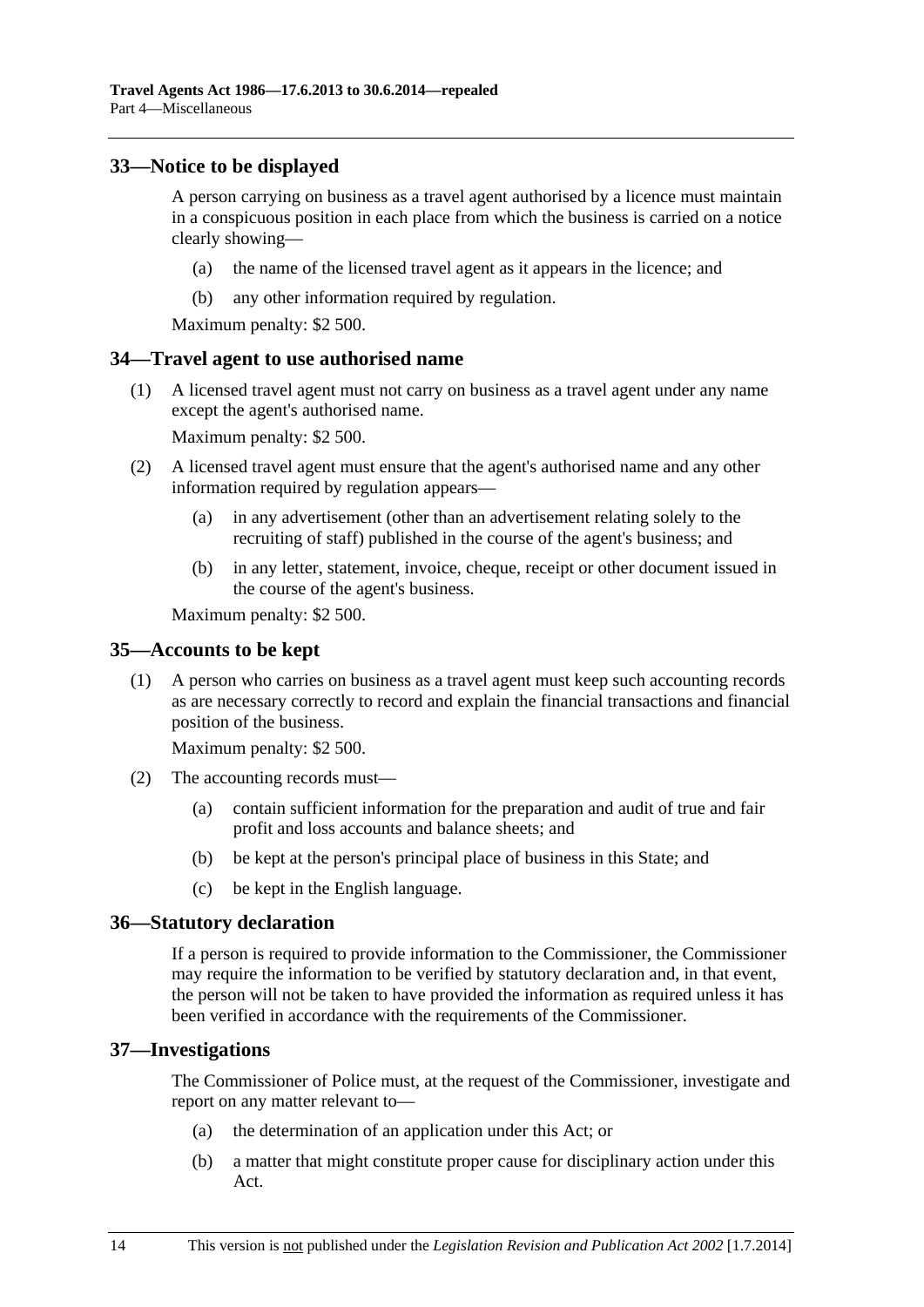# <span id="page-14-0"></span>**38—General defence**

- (1) It is a defence to a charge of an offence against this Act if the defendant proves that the offence was not committed intentionally and did not result from any failure on the part of the defendant to take reasonable care to avoid the commission of the offence.
- (2) This section does not apply in relation to a person who is charged with an offence under [section 40.](#page-14-0)

# **39—Liability for act or default of officer, employee or agent**

For the purposes of this Act, an act or default of an officer, employee or agent of a person carrying on a business will be taken to be an act or default of that person unless it is proved that the officer, employee or agent acted outside the scope of his or her actual, usual and ostensible authority.

### **40—Offences by bodies corporate**

- (1) If a body corporate is guilty of a prescribed offence, each director of the body corporate is guilty of an offence and liable to the same penalty as is prescribed for the principal offence unless the director proves that he or she could not by the exercise of due diligence have prevented the commission of the offence.
- (2) If a body corporate is guilty of any other offence against this Act (other than an offence against the regulations), each director of the body corporate is guilty of an offence and liable to the same penalty as is prescribed for the principal offence if the prosecution proves that—
	- (a) the director knew, or ought reasonably to have known, that there was a significant risk that such an offence would be committed; and
	- (b) the director was in a position to influence the conduct of the body corporate in relation to the commission of such an offence; and
	- (c) the director failed to exercise due diligence to prevent the commission of the offence.
- (3) [Subsection \(2\)](#page-14-0) does not apply if the principal offence is an offence against [section 14A\(2\),](#page-7-0) [33](#page-13-0) or [34.](#page-13-0)
- (3a) The regulations may make provision in relation to the criminal liability of a director of a body corporate that is guilty of an offence against the regulations.
- (4) In this section—

*prescribed offence* means an offence against [section 7,](#page-3-0) [13](#page-6-0), [18C](#page-9-0) or [35.](#page-13-0)

# **41—Continuing offence**

- (1) A person convicted of an offence against a provision of this Act in respect of a continuing act or omission—
	- (a) is liable, in addition to the penalty otherwise applicable to the offence, to a penalty for each day during which the act or omission continued of not more than one-tenth of the maximum penalty prescribed for that offence; and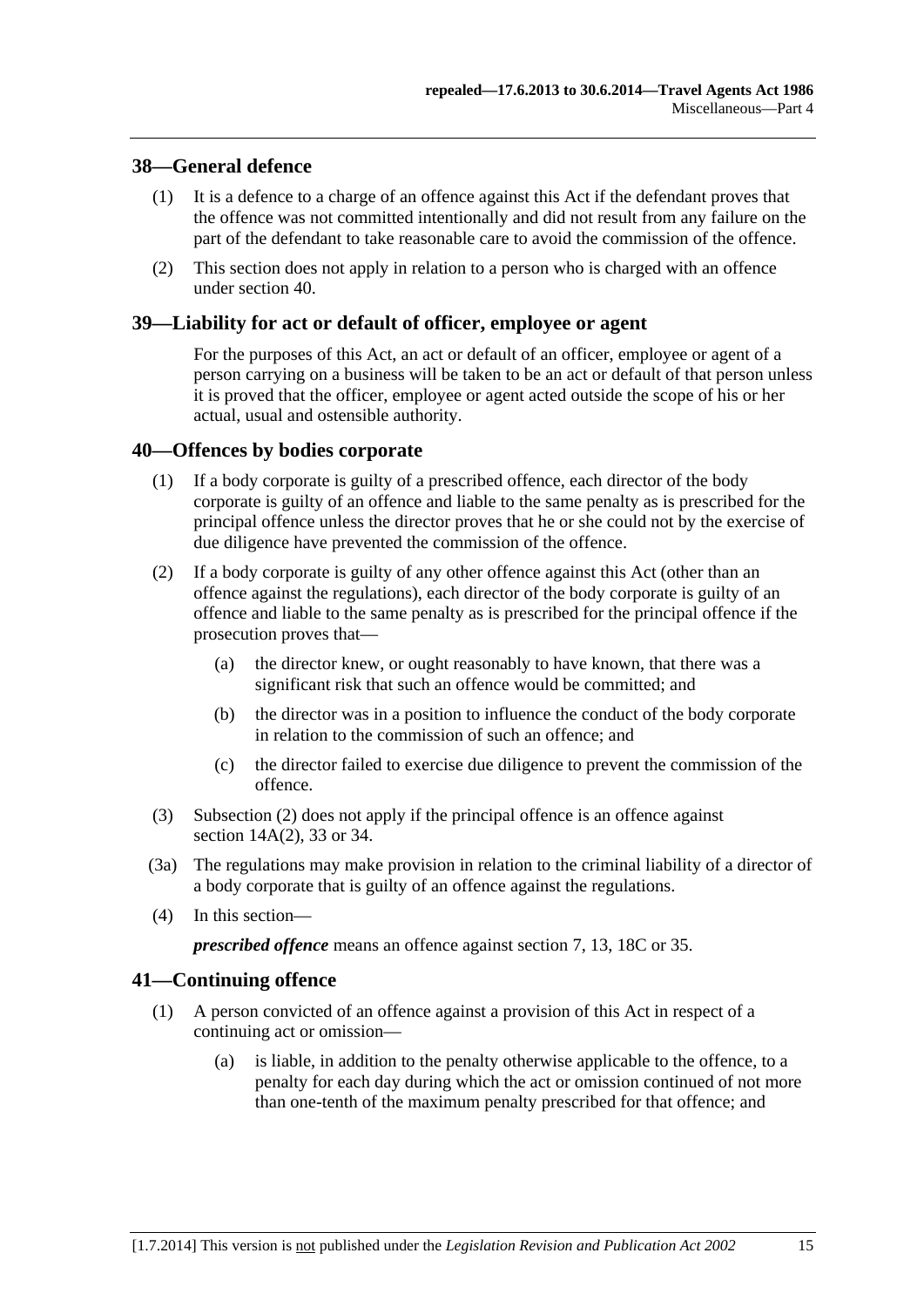- <span id="page-15-0"></span> (b) is, if the act or omission continues after the conviction, guilty of a further offence against the provision and liable, in addition to the penalty otherwise applicable to the further offence, to a penalty for each day during which the act or omission continued after the conviction of not more than one-tenth of the maximum penalty prescribed for the offence.
- (2) If an offence consists of an omission to do something that is required to be done, the omission will be taken to continue for as long as the thing required to be done remains undone after the end of the period for compliance with the requirement.

# **42—Prosecutions**

- (1) Proceedings for an offence against this Act must be commenced—
	- (a) in the case of an expiable offence—within the time limits prescribed for expiable offences by the *[Summary Procedure Act 1921](http://www.legislation.sa.gov.au/index.aspx?action=legref&type=act&legtitle=Summary%20Procedure%20Act%201921)*;
	- (b) in any other case—within 2 years of the date on which the offence is alleged to have been committed or, with the authorisation of the Minister, at a later time within 5 years of that date.
- (2) A prosecution for an offence against this Act cannot be commenced except by—
	- (a) the Commissioner; or
	- (b) an authorised officer under the *[Fair Trading Act 1987](http://www.legislation.sa.gov.au/index.aspx?action=legref&type=act&legtitle=Fair%20Trading%20Act%201987)*; or
	- (c) a person who has the consent of the Minister to commence the prosecution.
- (3) In any proceedings, an apparently genuine document purporting to be a certificate of the Minister certifying authorisation of, or consent to, a prosecution for an offence against this Act will be accepted, in the absence of proof to the contrary, as proof of the authorisation or consent.

#### **43—Evidence**

In any proceedings, an apparently genuine document purporting to be a certificate of the Commissioner certifying that a person was or was not licensed as a travel agent on a specified date will be accepted, in the absence of proof to the contrary, as proof of the matters so certified.

#### **44—Service of documents**

- (1) Subject to this Act, a notice or document required or authorised by this Act to be given to or served on a person may—
	- (a) be served on the person personally; or
	- (b) be posted in an envelope addressed to the person—
		- (i) at the person's last known address; or
		- (ii) if the person is a licensed travel agent—at the person's address for service; or
	- (c) if the person is a licensed travel agent—be left for the person at the address for service with someone apparently over the age of 16 years; or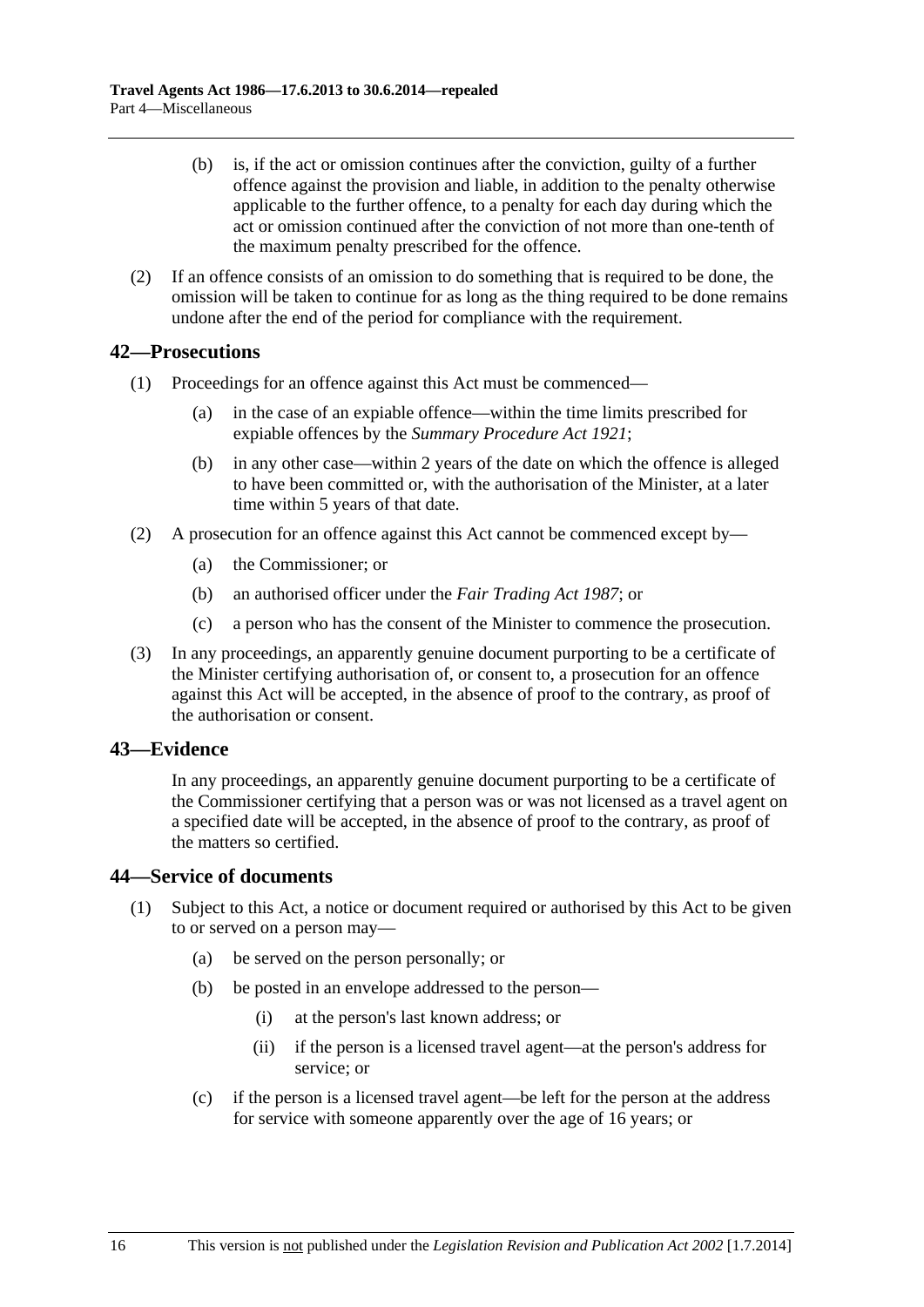- <span id="page-16-0"></span> (d) be transmitted by facsimile transmission to a facsimile number provided by the person (in which case the notice or document will be taken to have been given or served at the time of transmission).
- (2) The address for service of a licensed travel agent is the address of which the Commissioner has been last notified in writing by the agent as the agent's address for service.

# **45—Annual report**

- (1) The Commissioner must, on or before 31 October in each year, submit to the Minister a report on the administration of this Act during the period of 12 months ending on the preceding 30 June.
- (2) The Minister must, within six sitting days after receipt of the report, cause a copy of the report to be laid before each House of Parliament.

#### **46—Regulations**

- (1) The Governor may make such regulations as are contemplated by, or necessary or expedient for the purposes of, this Act.
- (2) Without limiting the generality of [subsection \(1\),](#page-16-0) the regulations may—
	- (a) require licensed travel agents to comply with a code of conduct;
	- (b) fix fees to be paid in respect of any matter under this Act and regulate the recovery, refund, waiver or reduction of such fees;
	- (c) exempt (conditionally or unconditionally) classes of persons or activities from the application of this Act or specified provisions of this Act;
	- (d) prescribe the records to be kept by licensed travel agents and the manner in which the records must be kept;
	- (e) require periodic audits to be made of the accounts required by this Act to be kept by persons who carry on business as travel agents, and provide for the appointment of auditors;
	- (f) regulate the form and content of advertisements concerning the services offered by persons carrying on business as travel agents;
	- (g) provide for the furnishing of returns to enable calculation of contributions to the compensation fund;
	- (h) impose a penalty (not exceeding a fine of \$2 500) for contravention of, or non-compliance with, a regulation;
	- (i) fix expiation fees, not exceeding \$210, for alleged offences against the regulations.
- (3) Regulations under this Act—
	- (a) may be of general application or limited application;
	- (b) may make different provision according to the matters or circumstances to which they are expressed to apply;
	- (c) may provide that a matter or thing in respect of which regulations may be made is to be determined according to the discretion of the Commissioner or the Minister.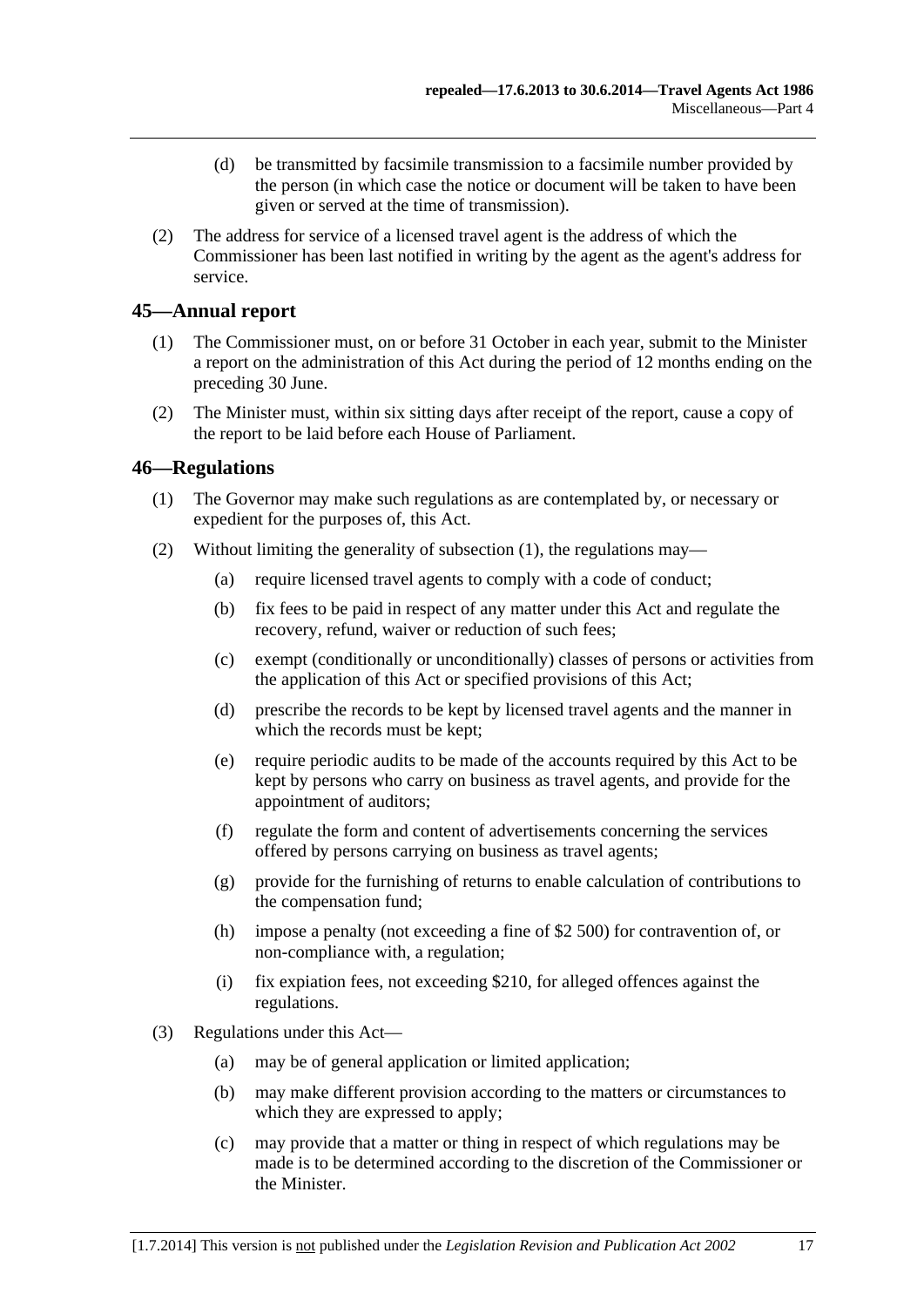- <span id="page-17-0"></span> (4) The regulations may operate by reference to a specified code as in force at a specified time or as in force from time to time.
- (5) If a code is referred to in the regulations—
	- (a) a copy of the code must be kept available for inspection by members of the public, without charge and during normal office hours, at an office determined by the Minister; and
	- (b) evidence of the contents of the code may be given in any legal proceedings by production of a document apparently certified by the Minister to be a true copy of the code.

# **Schedule—Appointment and selection of assessors for District Court**

- (1) The Minister must establish the following panels of persons who may sit with the District Court as assessors in proceedings under [Part 2](#page-3-0)—
	- (a) a panel consisting of persons representative of travel agents;
	- (b) a panel consisting of persons representative of members of the public who deal with travel agents.
- (2) A member of a panel is to be appointed by the Minister for a term of office not exceeding three years and on conditions determined by the Minister and specified in the instrument of appointment.
- (3) A member of a panel is, on the expiration of a term of office, eligible for reappointment.
- (4) Subject to [subclause \(5\),](#page-17-0) if assessors are to sit with the District Court in proceedings under [Part 2,](#page-3-0) a Judge of the Court must select one member from each of the panels to sit with the Court in the proceedings.
- (5) A member of a panel who has a personal or a direct or indirect pecuniary interest in a matter before the District Court is disqualified from participating in the hearing of the matter.
- (6) If an assessor dies or is for any reason unable to continue with any proceedings, the District Court constituted of the judicial officer who is presiding at the proceedings and the other assessor may, if the judicial officer so determines, continue and complete the proceedings.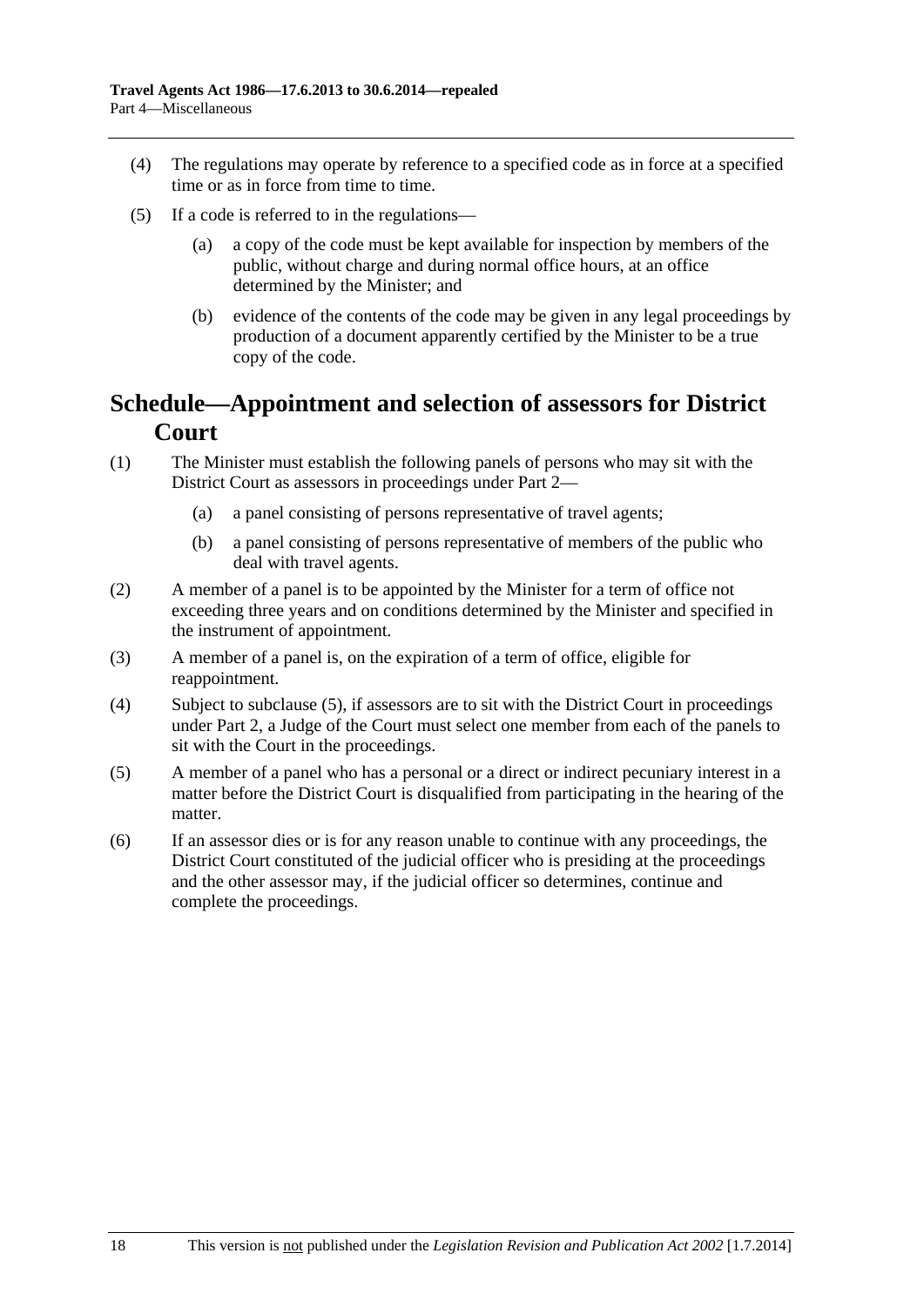# <span id="page-18-0"></span>**Legislative history**

# **Notes**

- Please note—References in the legislation to other legislation or instruments or to titles of bodies or offices are not automatically updated as part of the program for the revision and publication of legislation and therefore may be obsolete.
- Earlier versions of this Act (historical versions) are listed at the end of the legislative history.
- For further information relating to the Act and subordinate legislation made under the Act see the Index of South Australian Statutes or www.legislation.sa.gov.au.

# **Repeal of Act**

The *Travel Agents Act 1986* was repealed by s 3 of the *Travel Agents Repeal Act 2014* on 1.7.2014.

| Year | N <sub>0</sub> | Title                                                                                               | Assent     | Commencement                                                                                                                                                                                                                                                                                        |
|------|----------------|-----------------------------------------------------------------------------------------------------|------------|-----------------------------------------------------------------------------------------------------------------------------------------------------------------------------------------------------------------------------------------------------------------------------------------------------|
| 1986 | 15             | Travel Agents Act 1986                                                                              | 20.3.1986  | 23.2.1987 (Gazette 12.2.1987 p294)<br>except ss 7 & 11-1.7.1987 (Gazette<br>7.5.1987 p1204) and except s 21 which<br>was substituted by 73/1988 before<br>coming into operation and except<br>ss 22-24 which were deleted by<br>73/1988 without coming into operation<br>and except s 5-uncommenced |
| 1986 | 88             | <b>Travel Agents Act Amendment</b><br>Act 1986                                                      | 4.12.1986  | 23.2.1987 (Gazette 12.2.1987 p295)                                                                                                                                                                                                                                                                  |
| 1987 | 43             | <b>Statutes Amendment (Fair Trading)</b><br>Act 1987                                                | 30.4.1987  | 26.10.1987 (Gazette 24.9.1987 p940)                                                                                                                                                                                                                                                                 |
| 1988 | 73             | Travel Agents Act Amendment<br>Act 1988                                                             | 24.11.1988 | 24.11.1988                                                                                                                                                                                                                                                                                          |
| 1992 | 55             | <b>Statutes Amendment (Commercial</b><br>Licences) Act 1992                                         | 29.10.1992 | 10.12.1992 (Gazette 10.12.1992 p1752)                                                                                                                                                                                                                                                               |
| 1996 | -11            | Travel Agents (Miscellaneous)<br>Amendment Act 1996                                                 | 11.4.1996  | 1.7.1996 (Gazette 27.6.1996 p3107)                                                                                                                                                                                                                                                                  |
| 1996 | 34             | <b>Statutes Amendment and Repeal</b><br>(Common Expiation Scheme)<br>Act 1996 as amended by 59/1997 | 2.5.1996   | Sch (cl 40)-1.3.1998 (Gazette 5.2.1998<br>p862)                                                                                                                                                                                                                                                     |
| 1997 | 59             | <b>Statutes Amendment (Attorney-</b><br>General's Portfolio) Act 1997                               | 31.7.1997  | Pt 8 (s 16)-14.9.1997 (Gazette<br>11.9.1997 p704)                                                                                                                                                                                                                                                   |
| 1998 | 21             | <b>Statutes Amendment (Consumer</b><br>Affairs) Act 1998 as amended by<br>22/1998                   | 2.4.1998   | Pt 13 (ss 37 & 38) and Sch-28.5.1998<br>(Gazette 28.5.1998 p2292)                                                                                                                                                                                                                                   |
| 1998 | 22             | <b>Statutes Amendment (Consumer</b><br>Affairs) Amendment Act 1998                                  | 2.4.1998   | 2.4.1998                                                                                                                                                                                                                                                                                            |

# **Principal Act and amendments**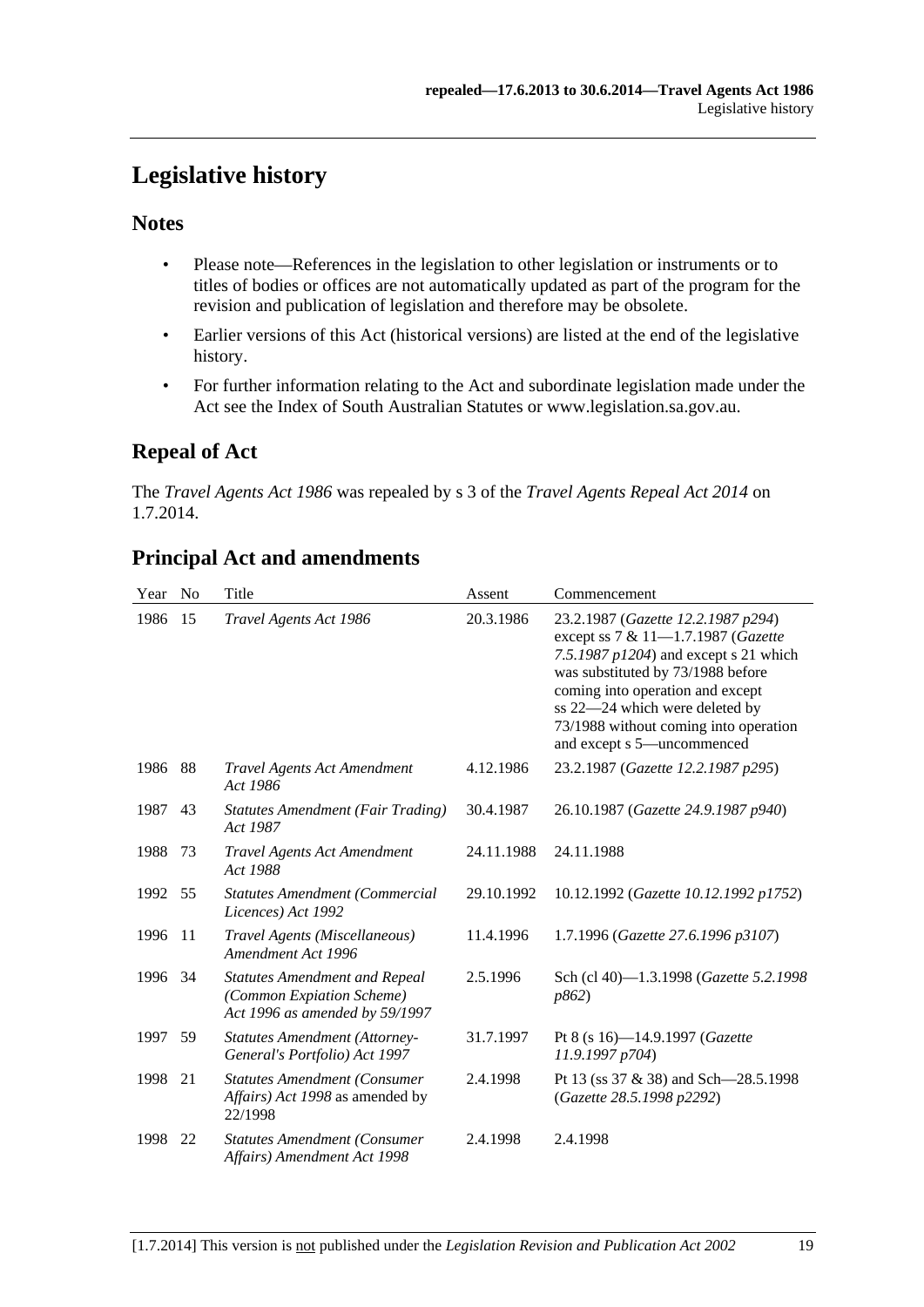#### **Travel Agents Act 1986—17.6.2013 to 30.6.2014—repealed**  Legislative history

| 2000 4 |    | District Court (Administrative and<br>Disciplinary Division) Amendment<br>Act 2000 | 20.4.2000  | Sch 1 (cl 46)-1.6.2000 ( <i>Gazette</i><br>18.5.2000 p2554)        |
|--------|----|------------------------------------------------------------------------------------|------------|--------------------------------------------------------------------|
| 2001   | 47 | <b>Statutes Amendment (Consumer)</b><br>Affairs) Act 2001                          | 11.10.2001 | Pt 8 (s 25)-1.11.2001 (Gazette<br>25.10.2001 p4686)                |
| 2009   | 39 | <b>Statutes Amendment and Repeal</b><br>(Fair Trading) Act 2009                    | 23.7.2009  | Pt 10 (ss 57 & 58)—3.9.2009 ( <i>Gazette</i><br>$3.9.2009$ $p4367$ |
| 2011   | 36 | <b>Statutes Amendment (Directors'</b><br>Liability) Act 2011                       | 22.9.2011  | Pt 25 (ss 33 & 34)—1.1.2012 ( <i>Gazette</i><br>15.12.2011 p4988)  |
| 2012 3 |    | <b>Business Names Registration</b><br>(Transitional Arrangements)<br>Act 2012      | 22.3.2012  | Sch 1 (cl 12)-28.5.2012 (Gazette<br>19.4.2012 p1467)               |
| 2013   | 16 | Statutes Amendment (Directors'<br>Liability) Act 2013                              | 23.5.2013  | Pt 49 (s 101)-17.6.2013 ( <i>Gazette</i><br>$6.6.2013$ $p2498$ )   |

# **Provisions amended**

Entries that relate to provisions that have been deleted appear in italics.

| Provision                | How varied                                       | Commencement |  |  |
|--------------------------|--------------------------------------------------|--------------|--|--|
| Pt1                      |                                                  |              |  |  |
| s <sub>2</sub>           | deleted by $11/1996 s 11 (Sch)$                  | 1.7.1996     |  |  |
| s <sub>3</sub>           |                                                  |              |  |  |
| authorised name          | amended by $11/1996$ s $3(a)$                    | 1.7.1996     |  |  |
|                          | amended by 3/2012 Sch 1 cl 12                    | 28.5.2012    |  |  |
| authorised officer       | amended by 43/1987 s 26(a)                       | 26.10.1987   |  |  |
| the compensation<br>fund | amended by 73/1988 s 2                           | 24.11.1988   |  |  |
| director                 | inserted by $11/1996$ s $3(b)$                   | 1.7.1996     |  |  |
| <b>District Court</b>    | inserted by $11/1996$ s $3(b)$                   | 1.7.1996     |  |  |
| office                   | deleted by $11/1996 s 11 (Sch)$                  | 1.7.1996     |  |  |
| the Registrar            | deleted by $11/1996 s3(c)$                       | 1.7.1996     |  |  |
| the Tribunal             | deleted by $11/1996 s3(c)$                       | 1.7.1996     |  |  |
| s <sub>4</sub>           |                                                  |              |  |  |
| s(4(1))                  | substituted by $11/1996$ s $4(a)$                | 1.7.1996     |  |  |
| s(4(2)                   | amended by 11/1996 s 4(b)                        | 1.7.1996     |  |  |
| Pt 2                     | amended by 88/1986 ss 3-6                        | 23.2.1987    |  |  |
|                          | amended by 55/1992 ss 19, 20                     | 10.12.1992   |  |  |
|                          | substituted by 11/1996 s 5                       | 1.7.1996     |  |  |
| Pt 2 Div 1               |                                                  |              |  |  |
| s <sub>8</sub>           |                                                  |              |  |  |
| s(2)                     | amended by $47/2001$ s $25(a)$                   | 1.11.2001    |  |  |
| $s(3)$ (3) (5)           | inserted by $47/2001$ s $25(b)$                  | 1.11.2001    |  |  |
| s 11                     |                                                  |              |  |  |
| s 11(2)                  | amended by $4/2000$ s $9(1)$ (Sch 1 cl $46(a)$ ) | 1.6.2000     |  |  |
| $s$ $11(5)$              | deleted by $4/2000 s 9(1)$ (Sch 1 cl $46(b)$ )   | 1.6.2000     |  |  |
| $s$ $11(6)$              | deleted by $4/2000 s 9(1)$ (Sch 1 cl $46(c)$ )   | 1.6.2000     |  |  |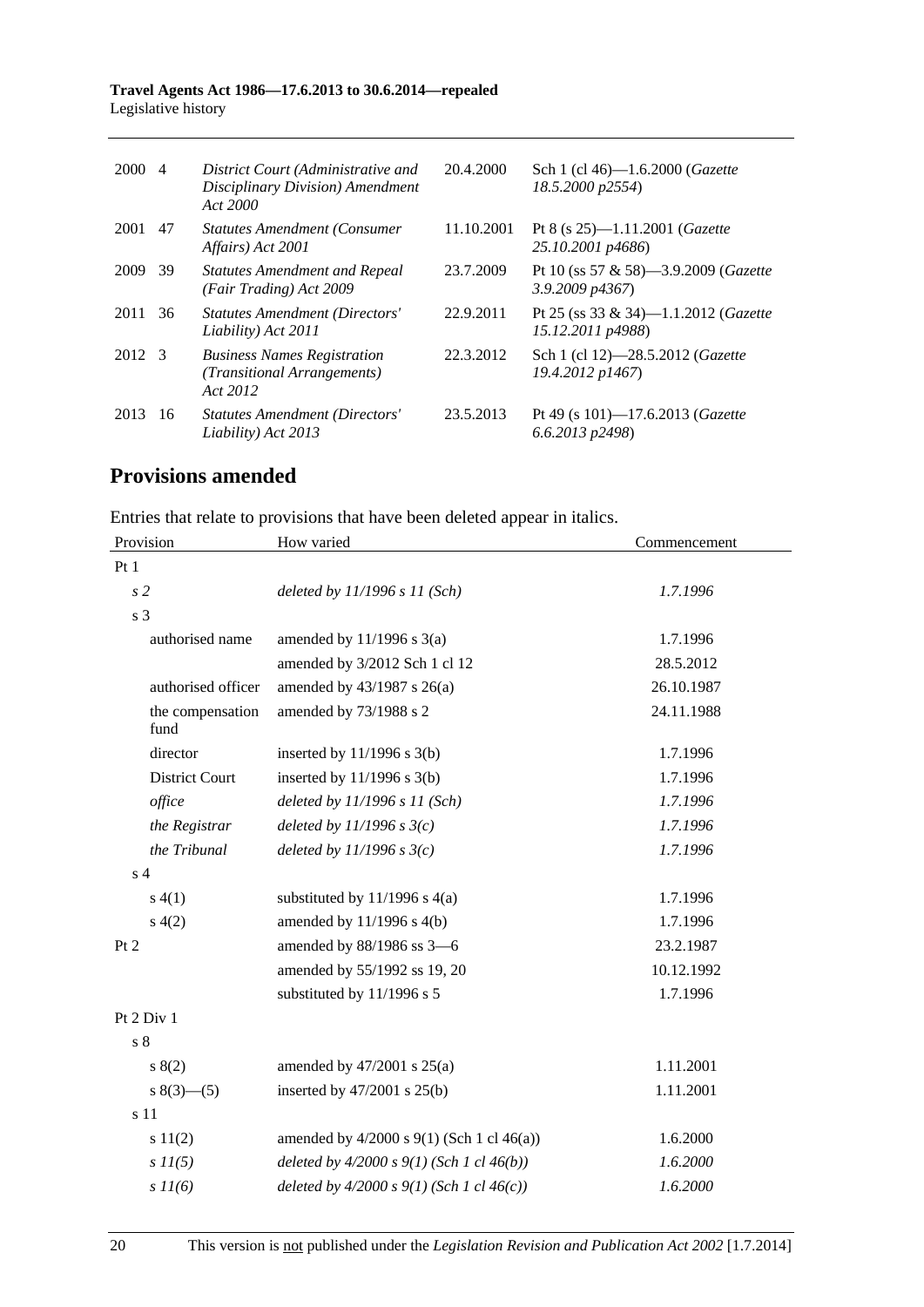#### **repealed—17.6.2013 to 30.6.2014—Travel Agents Act 1986**  Legislative history

| Pt 2 Div 1A                   | inserted by 39/2009 s 57                                             | 3.9.2009   |
|-------------------------------|----------------------------------------------------------------------|------------|
| Pt 2 Div 2                    |                                                                      |            |
| s 18A                         | amended by 21/1998 s 37                                              | 28.5.1998  |
| s 18B                         |                                                                      |            |
| s 18B(1)                      | amended by 21/1998 Sch cl 10 as inserted by<br>22/1998 s 3           | 28.5.1998  |
| Pt <sub>3</sub>               |                                                                      |            |
| s 19                          |                                                                      |            |
| s 19(2)                       | amended by 11/1996 s 11 (Sch)                                        | 1.7.1996   |
| s 20                          | substituted by 73/1988 s 3                                           | 24.11.1988 |
| s 21                          | substituted by 73/1988 s 3                                           | 24.11.1988 |
| $s\ 21(1)$                    | amended by $11/1996$ s $6(a)$                                        | 1.7.1996   |
| $s\,2I(2)$                    | deleted by $11/1996 s 6(b)$                                          | 1.7.1996   |
| $s$ 2 $l(3)$                  | amended by $11/1996 s 6(c)$                                          | 1.7.1996   |
|                               | deleted by $4/2000 s 9(1)$ (Sch 1 cl $46(d)$ )                       | 1.6.2000   |
| $ss 22 - 24$                  | deleted by 73/1988 s 3                                               | 24.11.1988 |
| s 25                          |                                                                      |            |
| $s 25(2)$ and (3)             | substituted by 11/1996 s 7                                           | 1.7.1996   |
| s 26                          |                                                                      |            |
| $s \, 26(2)$                  | deleted by 73/1988 s 4                                               | 24.11.1988 |
| ss 27 and 28                  | deleted by $43/1987 s 26(b)$                                         | 26.10.1987 |
| Pt 4                          | amended by 73/1988 ss 5, 6                                           | 24.11.1988 |
|                               | substituted by 11/1996 s 8                                           | 1.7.1996   |
| s 30                          |                                                                      |            |
| $s \ 30(2a)$                  | inserted by 39/2009 s 58                                             | 3.9.2009   |
| s 38                          |                                                                      |            |
| $s \, 38(1)$                  | s 38 redesignated as $s$ 38(1) by 36/2011 s 33                       | 1.1.2012   |
| $s \, 38(2)$                  | inserted by 36/2011 s 33                                             | 1.1.2012   |
| s 40                          | substituted by 36/2011 s 34                                          | 1.1.2012   |
| $s\ 40(2)$                    | amended by 16/2013 s 101(1)                                          | 17.6.2013  |
| $s\ 40(3)$                    | amended by 16/2013 s 101(2)                                          | 17.6.2013  |
| $s\ 40(3a)$                   | inserted by 16/2013 s 101(3)                                         | 17.6.2013  |
| s 42                          |                                                                      |            |
| $s\,42(1)$                    | substituted by 21/1998 Sch cl 10 as inserted by<br>22/1998 s 3       | 28.5.1998  |
| s 46                          |                                                                      |            |
| $s\,46(2)$                    | amended by 34/1996 s 4 (Sch cl 40) as<br>substituted by 59/1997 s 16 | 1.3.1998   |
| Sch                           | inserted by 11/1996 s 9                                              | 1.7.1996   |
| $\text{ }$ scl $\text{ }$ (4) | amended by 21/1998 s 38                                              | 28.5.1998  |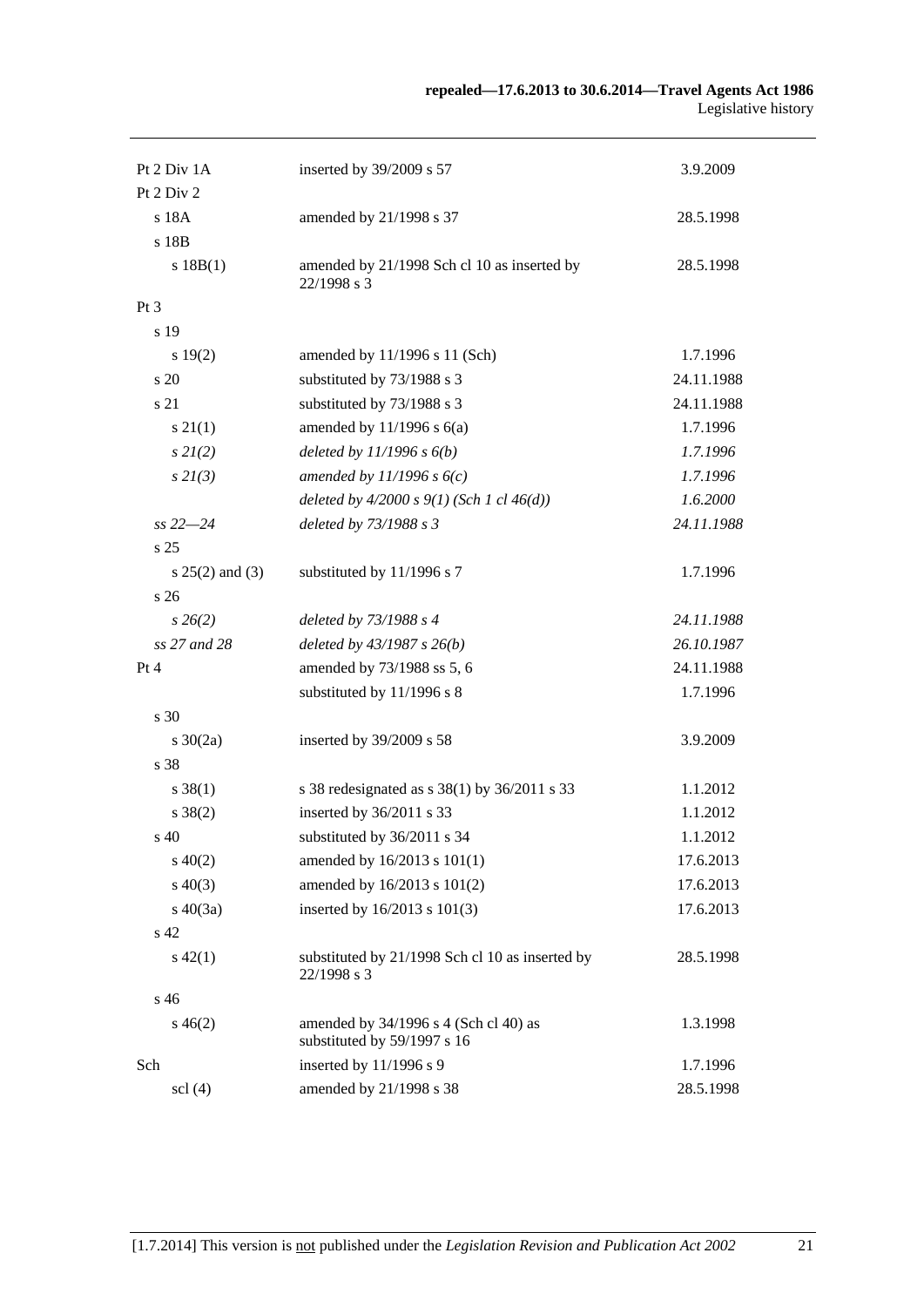# **Transitional etc provisions associated with Act or amendments**

# *Travel Agents (Miscellaneous) Amendment Act 1996*

#### **10—Transitional provisions**

- (1) Subject to this Act, a licence in force under Division 1 of Part 2 of the principal Act immediately before the commencement of this Act continues in force as a licence under Division 1 of Part 2 of the principal Act as amended by this Act subject to the same licence conditions (if any).
- (2) An approval of qualifications by the Commercial Tribunal in force under section 10A of the principal Act immediately before the commencement of this Act continues as an approval by the Commissioner under section 13 of the principal Act as amended by this Act.
- (3) If an order or decision of the Commercial Tribunal is in force or continues to have effect under Division 2 of Part 2 of the principal Act immediately before the commencement of this Act, the order or decision has effect as if it were an order of the District Court under Division 2 of Part 2 of the principal Act as amended by this Act.

### *Travel Agents Repeal Act 2014*

### **4—Transitional provisions**

- (1) An approval of the Minister made under section 19 of the *[Travel Agents Act 1986](http://www.legislation.sa.gov.au/index.aspx?action=legref&type=act&legtitle=Travel%20Agents%20Act%201986)* and in effect immediately before the repeal date remains in force until the termination date.
- (2) Section 21 of the *[Travel Agents Act 1986](http://www.legislation.sa.gov.au/index.aspx?action=legref&type=act&legtitle=Travel%20Agents%20Act%201986)* as in force immediately before the repeal date remains in force until the termination date in relation to a determination or conditional determination referred to in that section made before the repeal date.
- (3) Section 25 of the *[Travel Agents Act 1986](http://www.legislation.sa.gov.au/index.aspx?action=legref&type=act&legtitle=Travel%20Agents%20Act%201986)* as in force immediately before the repeal date remains in force until the termination date in relation to a claim made against the compensation fund in respect of matters occurring before the repeal date.
- (4) Section 26 of the *[Travel Agents Act 1986](http://www.legislation.sa.gov.au/index.aspx?action=legref&type=act&legtitle=Travel%20Agents%20Act%201986)* as in force immediately before the repeal date remains in force in relation to any legal proceedings brought by or against the trustees before the termination date in relation to a matter occurring before the repeal date.
- (5) For the purposes of this section, a term used in section 19, 21, 25 or 26 of the *[Travel](http://www.legislation.sa.gov.au/index.aspx?action=legref&type=act&legtitle=Travel%20Agents%20Act%201986)  [Agents Act 1986](http://www.legislation.sa.gov.au/index.aspx?action=legref&type=act&legtitle=Travel%20Agents%20Act%201986)* as in force immediately before the repeal date has the same meaning as it had immediately before the repeal date.
- (6) In this section—

*repeal date* means the day on which [section 3](#page-0-0) comes into operation;

*termination date* means the date on which the compensation fund is terminated.

**Note—** 

The date of termination of the compensation fund is provided for in clause 27.1 of the trust deed.